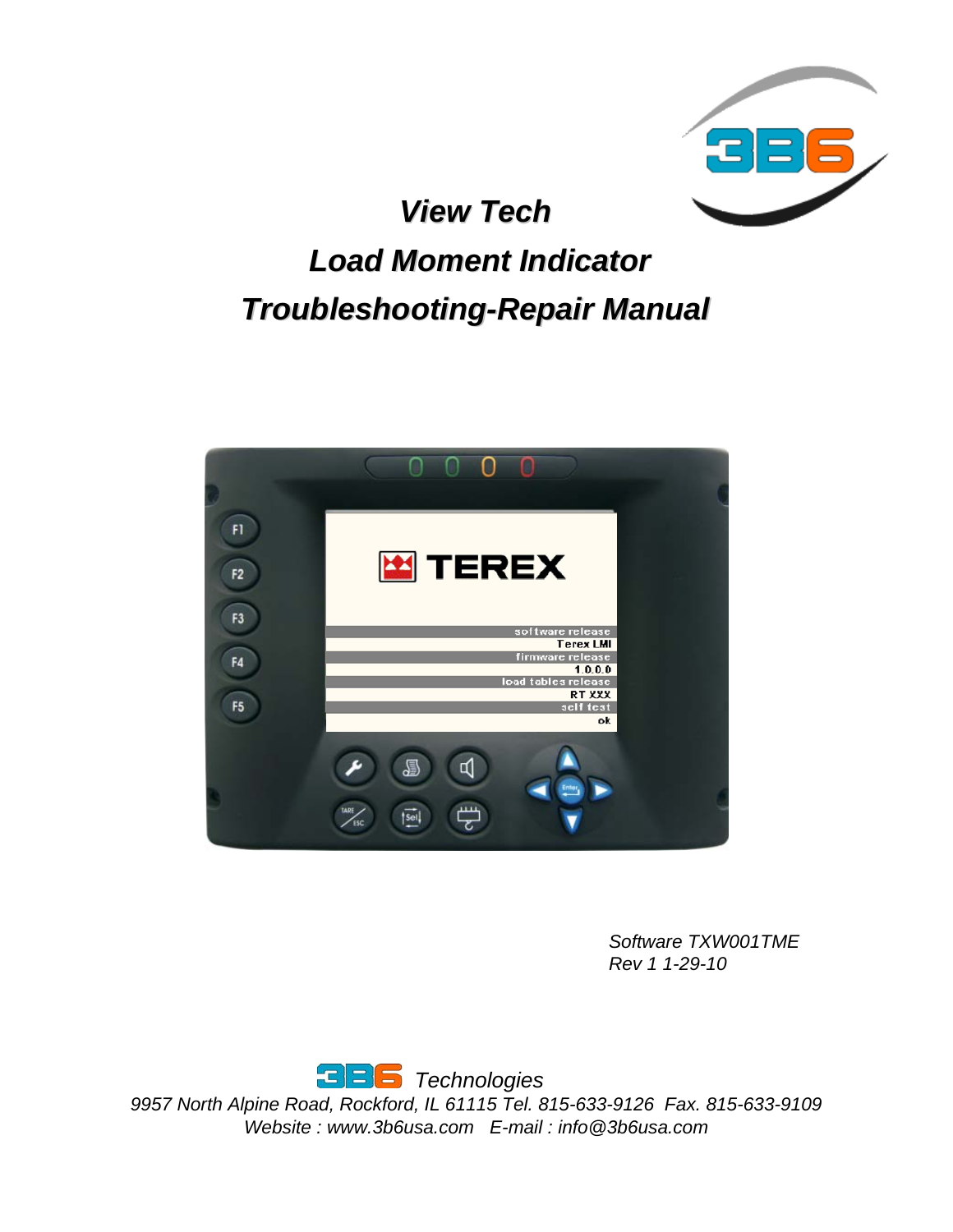### *Table of Contents*

| <b>Clearing stored alarm codes</b>              | Page 4     |
|-------------------------------------------------|------------|
| <b>Alarm codes and conditions</b>               | Page 5-6   |
| <b>RT130 Proximity switches</b>                 | Page 7     |
| <b>Alarm 1 E2PROM fault (View)</b>              | Page 7     |
| Alarm 6, 7, 8 or 9 (Length sensor)              | Page 8     |
| Alarm 15, 25, 26 or 27 or 25 (Angle sensor)     | Page 9     |
| Alarm 12,22, 30 or 31 ( Piston pressure sensor) | Page 10    |
| Alarm 13, 23, 32 or 33 (Rod Pressure sensor)    | Page 11    |
| Alarm 40, 41 or 42 (CRC View/CAN circuit)       | Page 12    |
| Alarm 120 or 121 (CAN BUS faults)               | Page 12    |
| <b>Alarm 130 (CAN BUS Timeout OEM</b>           | Page 12    |
| Alarm 201 (Watch dog View fault)                | Page 12    |
| Alarm 202 (Lockout)                             | Page 12    |
| Alarm 220 (Bypass Key switch)                   | Page 12    |
| Alarm 225 (Overload)                            | Page 12    |
| <b>Engine faults</b>                            | Page 13    |
| A-2-B Faults                                    | Page 14    |
| Cable reel cable replacement                    | Page 15-22 |
| <b>Angle adjustment</b>                         | Page 23    |
| Length adjustment                               | Page 24    |
| A2B wiring                                      | Page 25    |
| <b>Pressure sensors</b>                         | Page 26    |
| <b>OEM</b> control values                       | Page 27    |
| <b>Wiring Diagram</b>                           | Page 28    |
|                                                 |            |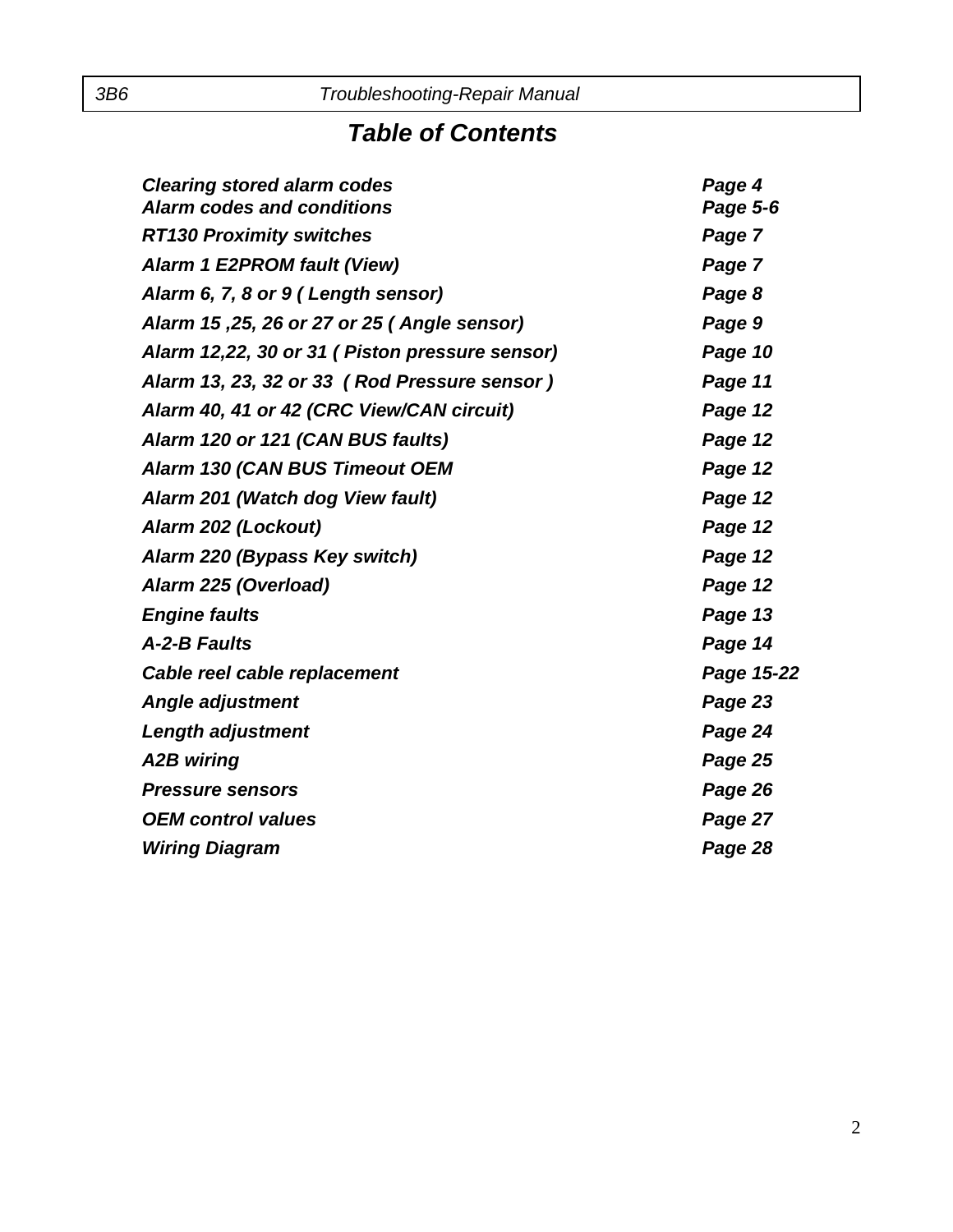## *IMPORTANT TROUBLESHOOTING NOTE ! IMPORTANT TROUBLESHOOTING NOTE !*

*Prior to troubleshooting the View system, a simple check of the unit is necessary to avoid extended time. When the system is powered up it performs a self test of all components. During this self test if any components are disconnected or faulty it will indicate alarms in the message alarm code.* 

*This indicates that components did not pass the self test for communication, which creates the 190 communication code. A simple check is required to see the true faults if any by confirming the system by program, then once the unit has cleared and alarm codes are present press and release the Tare/ESC pushbutton on the display. The system will clear all non-faulted alarm codes and display the faulted components codes only.*

*Once the alarm codes clear using the Tare/ESC pushbutton keep power on the system for 30 seconds to clear the alarm memory of stored faults.*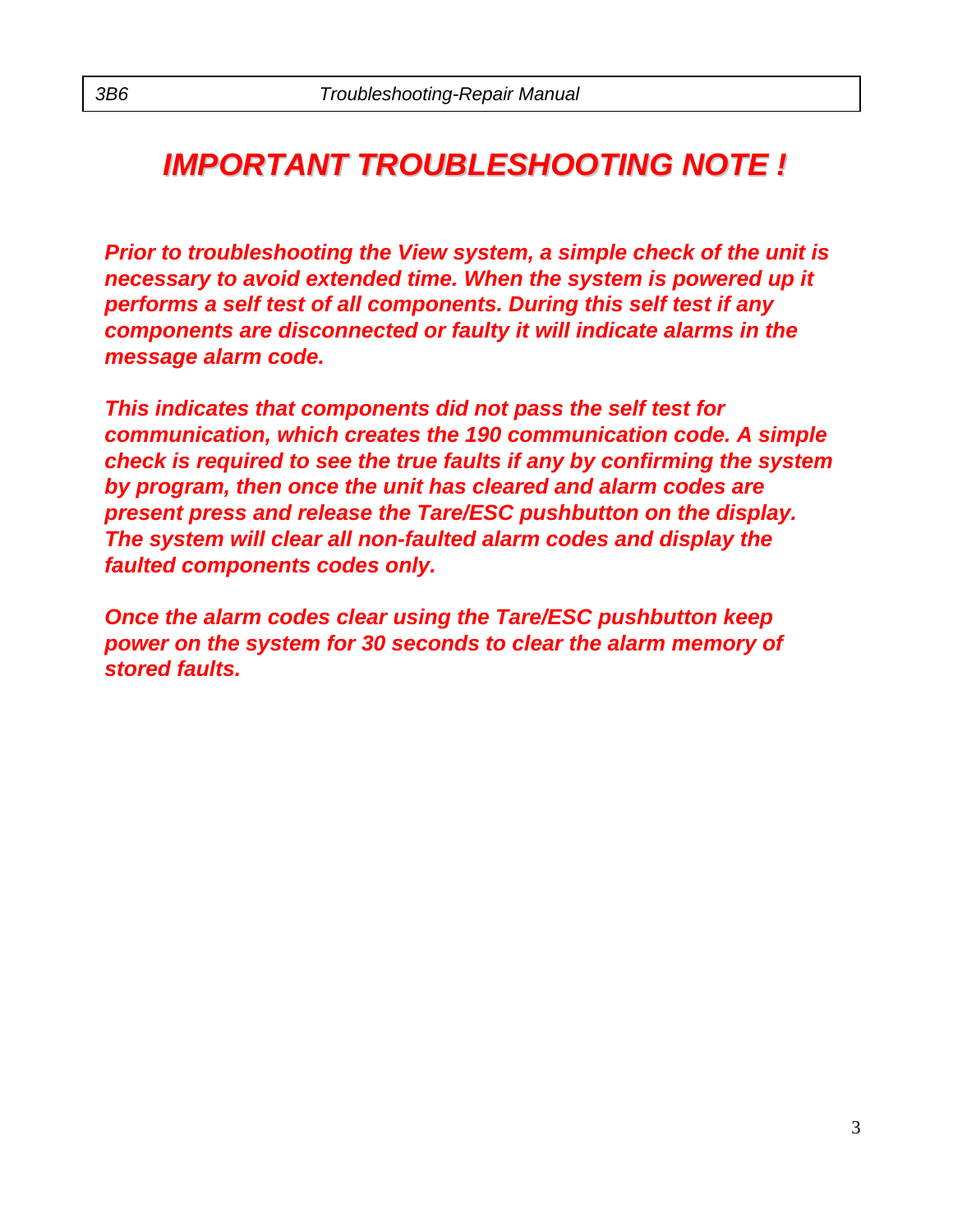### *View*

*The View system will store and indicate the alarm code on the display. First we should press and release the TARE/ESC pushbutton to clear any stored alarms. If more than one alarm is stored it will clear the first, then display the next one. To clear this press and release the TARE/ESC pushbutton, prior to troubleshooting the system.*



- *Yellow LED Pre-warning of SWL ( 90-100%)*
- *RED LED When illuminated RED the system is in a condition or alarm is present. Lock out system is disabled.*

 $\Delta$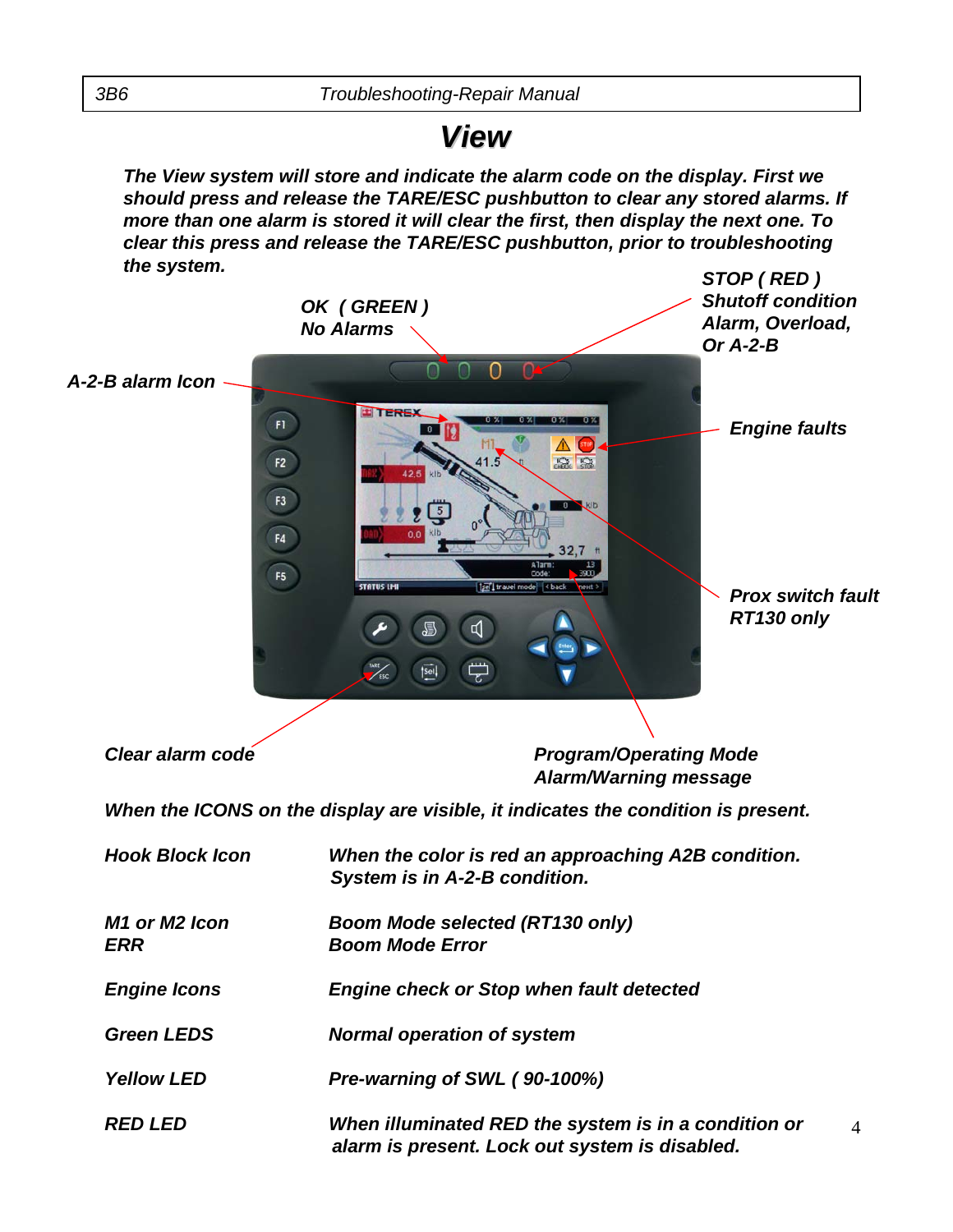### *Alarm/Fault codes*

| <b>MESSAGE</b>                                                                           | <b>CAUSE</b>                                                                                                                                                                 | <b>SOLUTION</b>                                                                                                                                                                                                             |
|------------------------------------------------------------------------------------------|------------------------------------------------------------------------------------------------------------------------------------------------------------------------------|-----------------------------------------------------------------------------------------------------------------------------------------------------------------------------------------------------------------------------|
| $\bullet$ ALARM 1                                                                        | $\bullet$ E2Prom fault                                                                                                                                                       | • Call Service                                                                                                                                                                                                              |
| $\bullet$ Alarm 6 or 8<br>Length output or<br>signal to Low                              | • Potentiometer inside Reel is faulty.<br>• Possible lack of continuity in wires<br>carrying the signals<br>• Fault in Head unit connector<br>• Length min out of adjustment | • Check Wiring from cable reel to<br><b>Head Unit</b><br>• Check $12$ vdc supply to length<br>pot<br>in cable reel<br>• Replace pot if damaged<br>• Check spooling on cable reel<br>$\bullet$ Call service                  |
| $\bullet$ ALARM 7 or 9<br>Length output or<br>signal to High                             | • Potentiometer inside Reel is faulty.<br>• Possible lack of continuity in wires<br>carrying the signals<br>• Fault in Head unit connector<br>• Length out of adjustment     | • Check Wiring from cable reel to<br><b>Head Unit</b><br>• Check 12vdc supply to length<br>pot in cable reel<br>• Replace pot if damaged<br>$\bullet$ Call service                                                          |
| $\bullet$ ALARM 12 or 30<br>Piston side<br>pressure sensor<br>output or signal to<br>low | • Piston Pressure sensor faulty.<br>• Lack of continuity in wiring<br>•Moisture in connector.<br>• Sensor broken or disconnected                                             | • Check Wiring from pressure<br>sensor to display<br>• Check 15vdc supply to pressure<br>sensor<br>• Check output on pressure<br>sensor<br>• Check connector for moisture<br>or hydraulic fluid<br>• Check CAN BUS lines    |
| $\bullet$ ALARM 13 or 32<br>Rod side Pressure<br>Sensor output or<br>signal to Low       | • Rod pressure sensor faulty<br>• Lack of continuity in wiring<br>· Moisture in connector.<br>• Sensor broken or disconnected                                                | • Check for 15vdc supply<br>• Check for output $0.5$ vdc min<br>• Check for moisture or fluid.<br>• Check insertion of connector<br>on transducer and wiring<br>• Replace Transducer if faulty<br>• Check CAN BUS lines     |
| $\bullet$ ALARM 15 or 26<br>Angle sensor<br>output or signal<br>to Low                   | • Angle sensor faulty<br>• Lack of continuity in wiring<br>• Moisture in connector.<br>• Angle out of adjustment                                                             | • Check for $15$ vdc supply<br>• Check for output $0.5$ vdc min<br>• Check for moisture or fluid.<br>• Check insertion of connector<br>on transducer and wiring<br>• Replace Transducer if faulty<br>• Check CAN BUS lines. |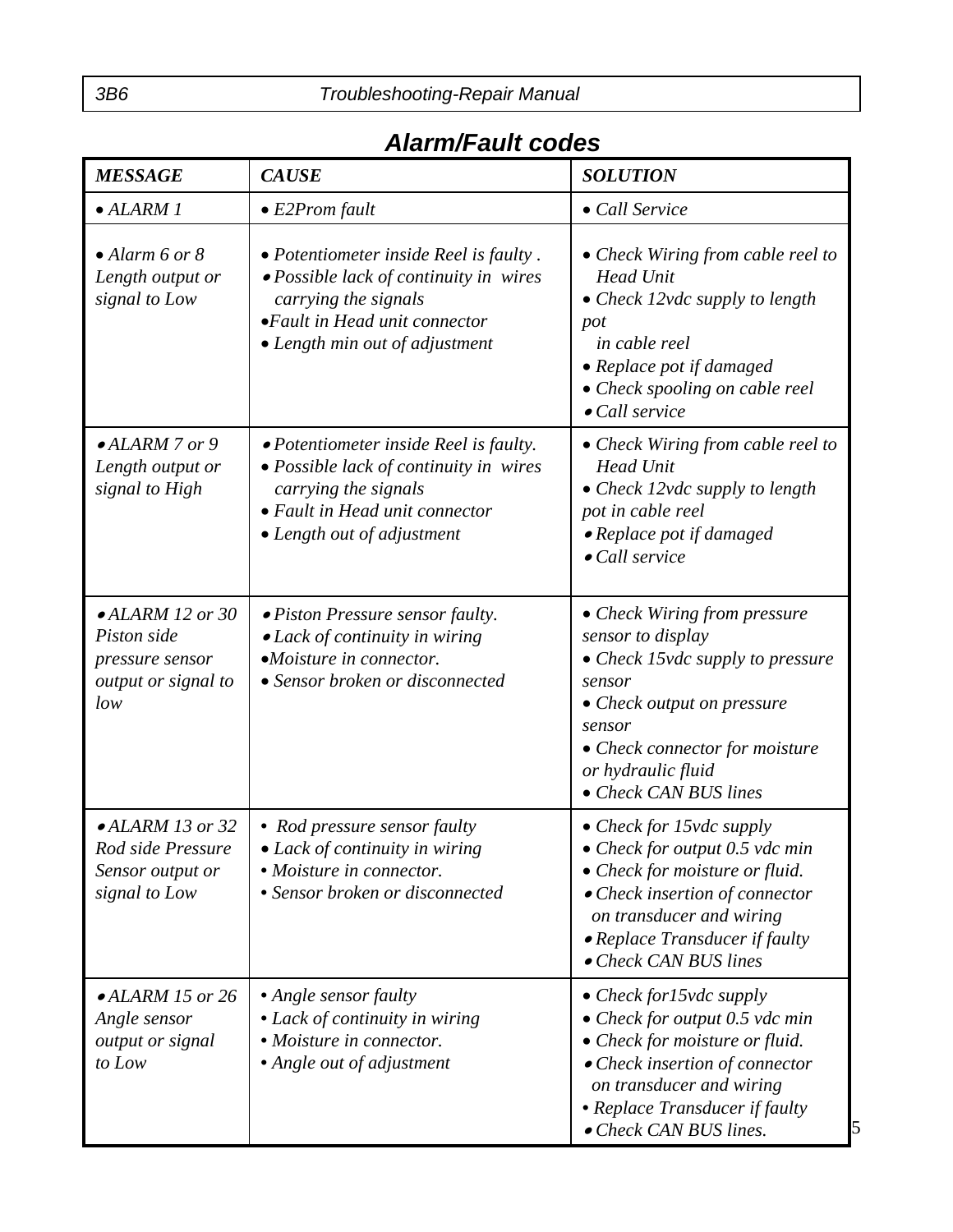### *Alarm/Fault codes*

| <b>MESSAGE</b>                                                                                                                                   | <b>CAUSE</b>                                                                                                                                                                       | <b>SOLUTION</b>                                                                                                                                                                                                             |  |
|--------------------------------------------------------------------------------------------------------------------------------------------------|------------------------------------------------------------------------------------------------------------------------------------------------------------------------------------|-----------------------------------------------------------------------------------------------------------------------------------------------------------------------------------------------------------------------------|--|
| $\bullet$ ALARM 22 or 31<br>Piston side<br>pressure sensor<br>output or signal to<br>high                                                        | Piston Pressure sensor faulty.<br>$\bullet$ Lack of continuity in wiring<br>•Moisture in connector.<br>• Sensor broken or disconnected                                             | • Check Wiring from pressure<br>sensor to display<br>• Check 15vdc supply to pressure<br>sensor<br>• Check output on pressure sensor<br>• Check connector for moisture or<br>hydraulic fluid<br>• Check CAN BUS lines       |  |
| $\bullet ALARM$ 23 or 33<br>Rod Pressure<br>Sensor output or<br>signal to High                                                                   | • Rod pressure sensor faulty<br>• Lack of continuity in wiring<br>• Moisture in connector<br>• Sensor broken or disconnected                                                       | • Check for 15vdc supply<br>$\bullet$ Check for output<br>• Check connection wires.<br>• Check insertion of connector<br>on transducer and wiring<br>• Replace Transducer if faulty<br>$\bullet$ Lower boom angle           |  |
| $\bullet$ ALARM 25 or 27<br>Angle sensor<br>output or signal to<br>High                                                                          | $\bullet$ Angle sensor faulty<br>• Lack of continuity in wiring<br>• Moisture in connector.<br>• Angle out of adjustment                                                           | • Check for $15$ vdc supply<br>• Check for output $0.5$ vdc min<br>• Check for moisture or fluid.<br>• Check insertion of connector<br>on transducer and wiring<br>• Replace Transducer if faulty<br>• Check CAN BUS lines. |  |
| $\bullet$ ALARM 40<br>$\bullet$ ALARM 41<br>$\bullet$ ALARM 42<br>$\bullet$ ALARM 120<br>$\bullet$ ALARM 121<br>ALARM 130<br>$\bullet$ ALARM 201 | $\bullet$ CRC fault Run<br>•CRC fault TAB<br>•CRC fault Program<br>•Fault in CAN BUS cable reel<br>• Fault in cable reel Comm<br><b>CAN BUS</b> timeout OEM<br>$\bullet$ WDO fault | • Check Wiring from cable reel to<br>View display<br>View display<br>Call service                                                                                                                                           |  |
| ALARM <sub>202</sub><br>Lockout                                                                                                                  | Wiring faulty or Shutoff alarm                                                                                                                                                     | • Check wiring from lockout<br>circuit                                                                                                                                                                                      |  |
| $\bullet ALARM$ 220<br>Bypass key enabled                                                                                                        | • Faulty wiring to bypass key switch<br>• Bypass key switch enabled                                                                                                                | Check wiring from key switch to<br>View<br>$\bullet$ Disable bypass key switch<br>•Call service                                                                                                                             |  |
| $\bullet ALARM$ 225<br>Overload<br>condition                                                                                                     | Rated capacity exceeded<br>Boom cylinder topped                                                                                                                                    | Reduce capacity or radius<br>· Reduce Boom angle<br>• Call service                                                                                                                                                          |  |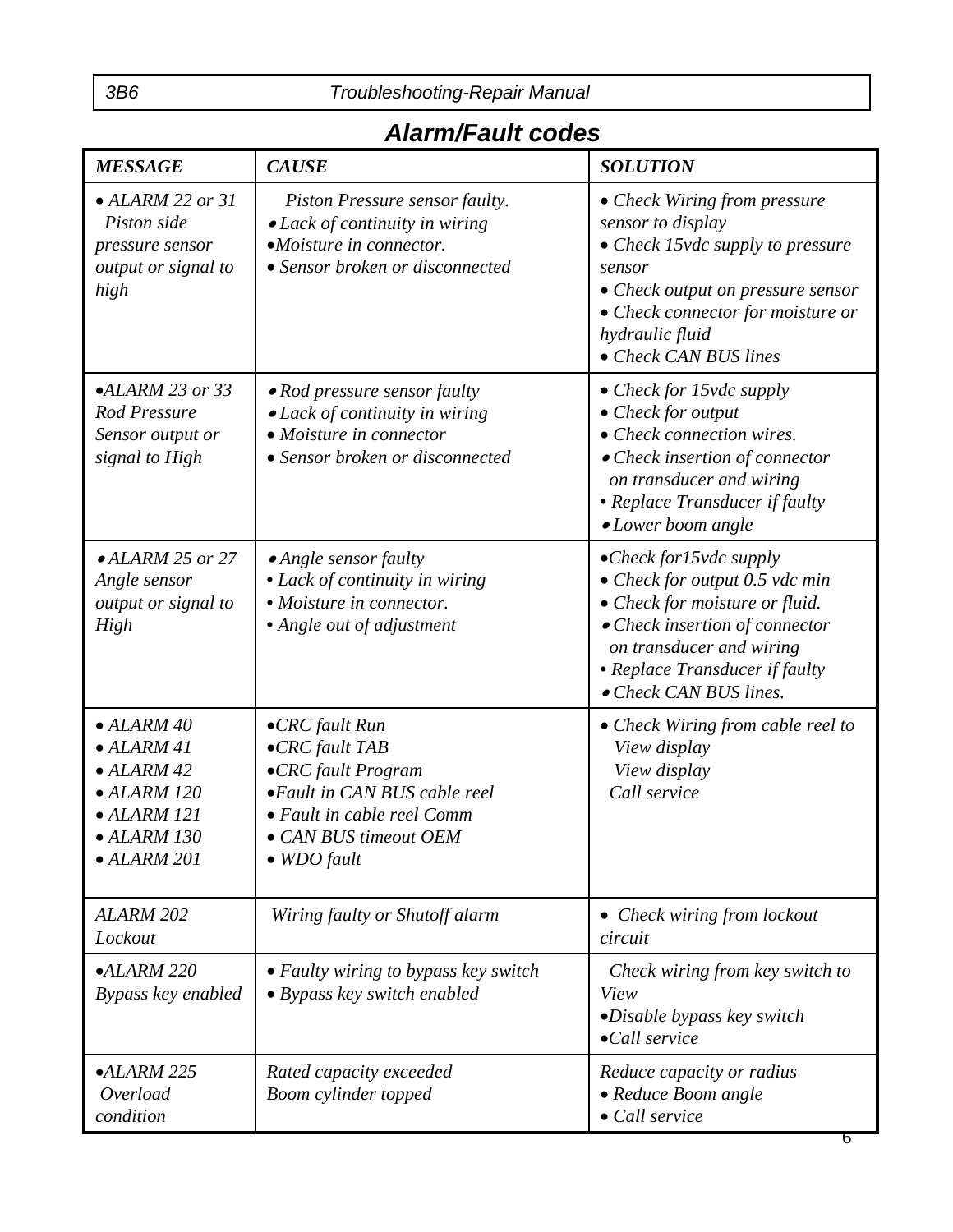#### *RT130 Model Only*

*The boom proximity switches are connected internal to the ACMCP cable reel on the side of the boom. The switch connections are located on page 27 of this manual for troubleshooting. If the LED is present on the Proximity switch its means the switch is active or 12vdc is present. No led means it is inactive or 0vdc is present*

#### *Alarm 1 E2PROM fault (View Display)*

- *1. Cycle power on the display and check, press and release the TARE/ESC pushbutton to clear.*
- *2. CALL SERVICE*

#### *NOTE*

*Do not check wiring for output from any can bus component when power is applied to the system. Damage to the system will be the result*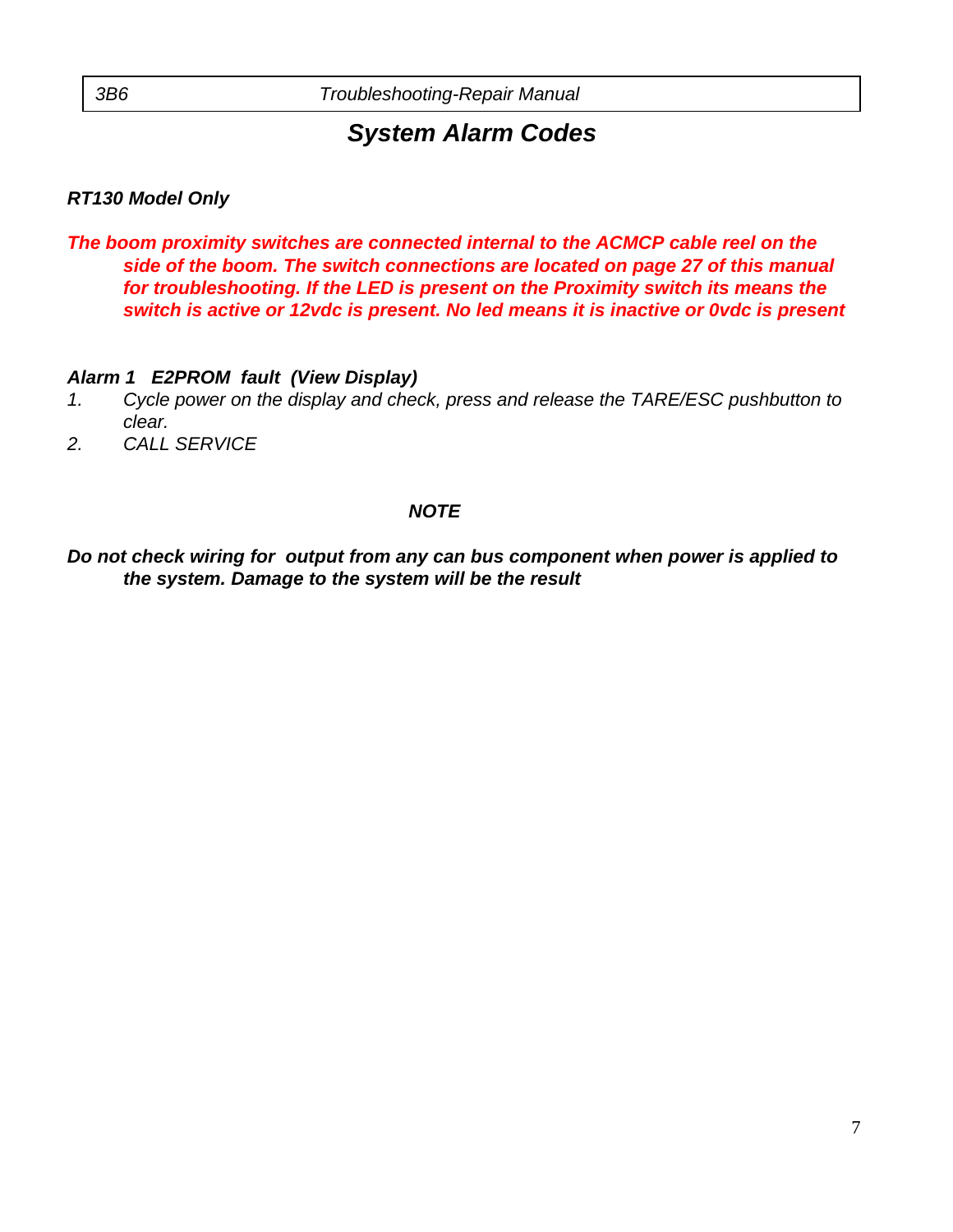#### *Alarm Code 6, 7, 8 or 9 ( Length Sensor)*

- *This code is caused by the output voltage of the length sensor is lower (code 6 or 8) than the minimum, higher (code 7 or 8) than the maximum voltage or higher than the actual value.*
- *Actions to take; Level the machine, Fully retract the boom and lower the angle to zero degrees.*
- *1. Check the cable is spooling properly on the drum. If cable is built up on one side of drum correct it and adjust the roller guide on the cable reel to correct.*
- *2. Remove the cover of the cable reel using a m3 allen wrench and check the +12.00vdc (Typically the voltage is about 11.94vdc) supply voltage (Brown wire) and the ground wire (white wire). See Fig 5. If the voltage is ok continue to step 2, if not check the wiring from the cable reel to the display and the connector located by the slipring collector for damage.*
- *3. Check the output of the length sensor. The output of the length sensor when the boom is fully retracted should be approximately .250vdc.( wire), (tolerance .246 to .254vdc is OK). If it is higher or lower check the wiring first for damage. If the wiring is ok, press down on the length pot swing arm(Fig 6) and adjust the gear until the display indicates what the minimum boom length for that model of machine. Check the voltage and record this for later use.*
- *Fig 6 4. If adjusting the length gear assembly and the length does not change on the display, remove the output () wire and check if the voltage changes, if not change the length pot and adjust the length.*



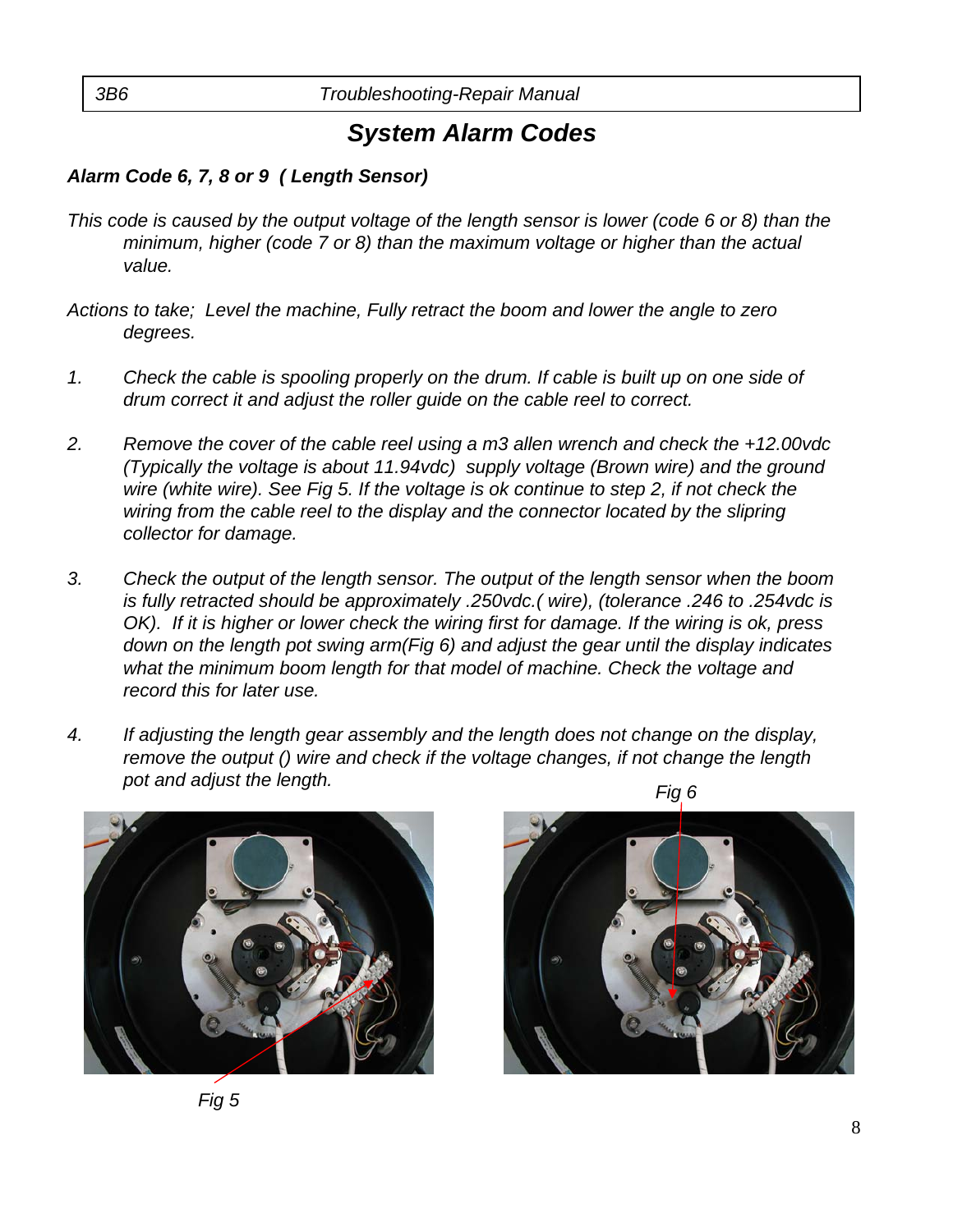#### *Alarm Code 15,25,26 or 27 ( Angle Sensor)*

- *This code is caused by the output voltage of the angle sensor is lower (code 15 or 26) than the minimum or higher (code 25 or 27) than the maximum voltage.*
- *Actions to take; Level the machine, Fully retract the boom and lower the angle to zero degrees using a angle finder to determine zero degrees. All wire color is the connection cable coming from the cab. See figure 3.*
- *1. Remove the cover of the cable reel using a m3 allen wrench and check the +12.00vdc (Typically the voltage is about 11.95vdc) supply voltage (Brown wire) and the ground wire (white wire). See Fig 3. If the voltage is ok continue to step 2, if not check the wiring from the cable reel to the display and connector located by the Slipring collector for damage.*
- *2. Check the output of the angle sensor. The output of the angle when the boom is at zero degrees should be approximately 2.50vdc.(wire), (tolerance 2.46 to 2.54vdc is OK*). If it is higher or lower check the wiring first for damage. If the wiring is ok, loosen *the three screws (Fig 4) on the angle pot and adjust the pot until the display indicates what the angle finder indicates. Check the voltage and record this for later use.*
- *3. If adjusting the angle pot and the angle does not change on the display, remove the output () wire and check if the voltage changes, if not change the angle pot and adjust the angle in step 2.*
- *4. Call for service if angle is still incorrect..*



*Fig 3* 



*Fig 4*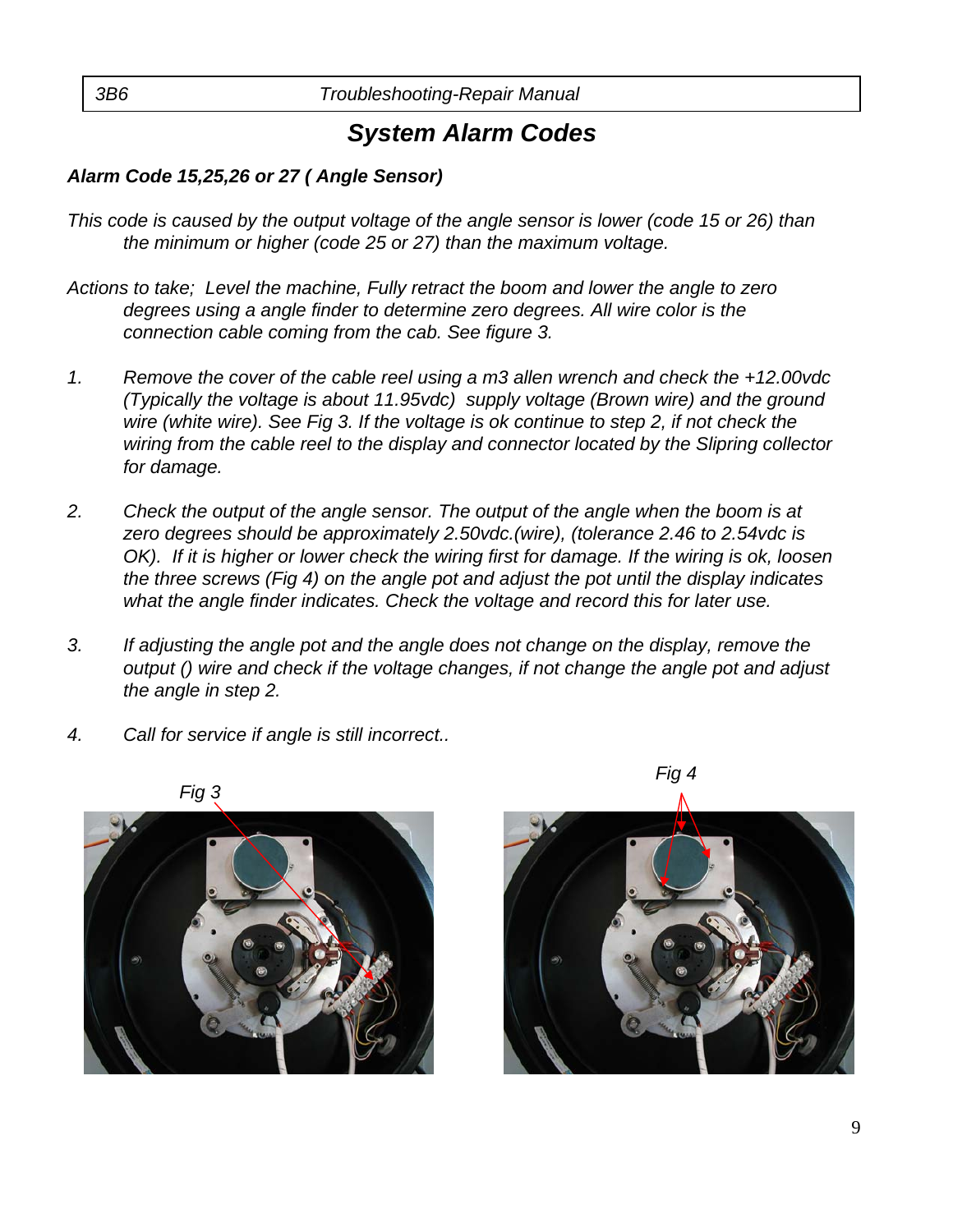#### *Alarm Code 12, 22, 30 or 31 ( Piston Pressure Sensor)*

- *This code is caused by the output voltage of the piston pressure sensor is lower (code 12 or 30) than the minimum or higher (code 22 or 31) than the maximum voltage.*
- *Actions to take; Fully retract the boom and lower the angle to zero degrees. Pressure Sensors are located on the holding valves of the lift cylinders. See figure 7.*
- *1. Using your finger lift the lock tab on the sensor connector and switch the connector and see if the code changes to the opposite sensor, if it does check the wiring from the display to the sensor and check that air is not creating the code by bleeding the sensor or hydraulic fluid is in the connector.*
- *2. Check the supply voltage and ground at the connector end. See figure 7. If the code does not change and wiring is ok bleed pressure sensor or replace it.*
- *3. Supply voltage for pressure sensors is 15vdc, Output with no load should be around .70 to .90vdc*
- *4. Call for service if code is still present.*



*Fig 7* 



*PIN 3 Wires 1 +15vdc 2 output signal 0,5 .. 5,5 V 3 GND*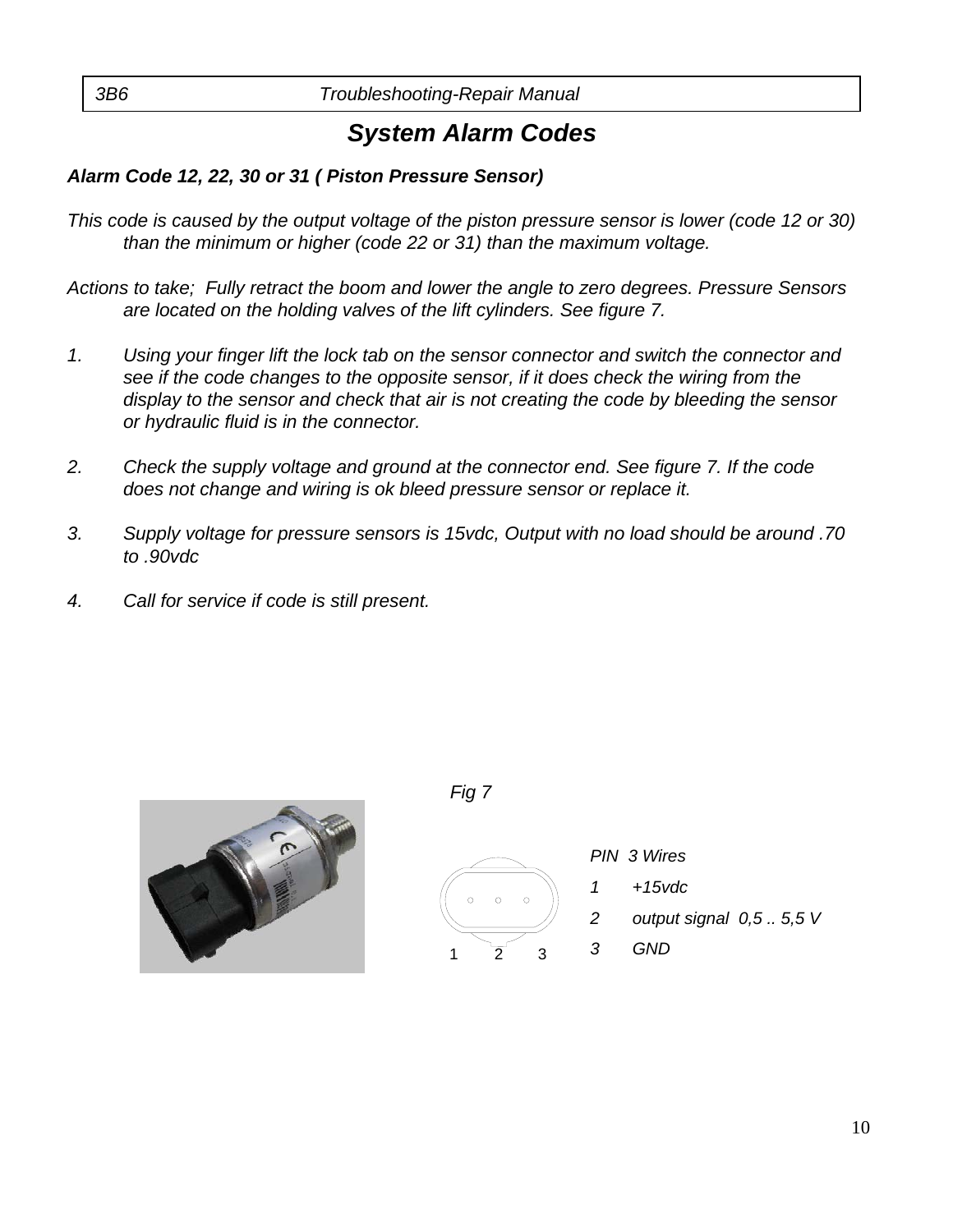#### *Alarm Code 13, 23, 32 or 33 ( Rod Pressure Sensor)*

- *This code is caused by the output voltage of the rod pressure sensor is lower (code 13 or 32) than the minimum or higher (code 23 or 33) than the maximum voltage.*
- *Actions to take; Fully retract the boom and lower the angle to zero degrees. Pressure Sensors are located on the holding valves of the lift cylinders. See figure 8.*
- *1. Using your finger lift the lock tab on the connector and switch the connector and see if the code changes to the opposite sensor, if it does check the wiring from the display to the sensor and check that air is not creating the code by bleeding the sensor or hydraulic fluid is in the connector.*
- *2. Check the supply voltage and ground at the connector end. See figure 8. If the code does not change and wiring is ok bleed pressure sensor or replace it.*
- *3. Supply voltage for pressure sensors is 15vdc, Output with no load should be around .50 to .70vdc*
- *4. Call for service if code is still present.*



*Fig 8* 



*PIN 3 Wires 1 +15vdc 2 output signal 0,5 .. 5,5 V 3 GND*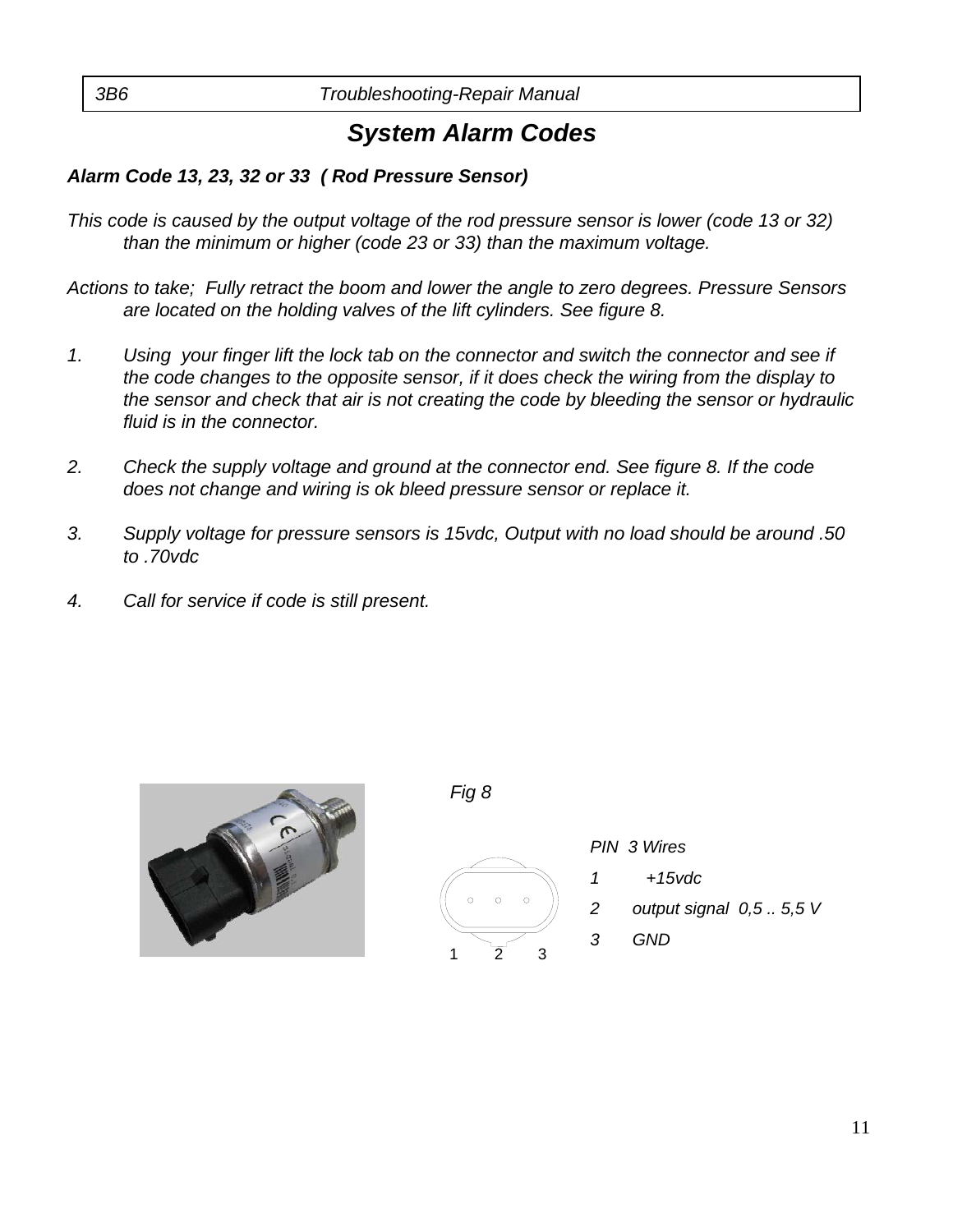#### *Alarm Code 40,41 or 42 (CRC faults View display)*

*These codes are caused either by a defective display or CAN BUS circuit. Cycle the power on the display or check the wiring circuit. Call Service*

#### *Alarm Code 120 or 121 (CAN BUS fault)*

*These codes are caused either by a defective display or CAN BUS circuit Cycle power on the system or check the wiring circuit. Call Service*

#### *Alarm 130 ( CANBUS Timeout OEM)*

*Can bus communication issue between View display and OEM control for boom control Check OEM control box errors inside supply box next to seat Call service*

#### *Alarm Code 201 (Watch dog fault)*

*These codes are caused either by a defective display or CAN BUS circuit Cycle power on the system or check the wiring circuit. Call Service*

#### *Alarm Code 202 (Lockout)*

*These codes are caused either by a defective display or CAN BUS circuit Cycle power on the system or check the wiring circuit. Call Service*

#### *Alarm Code 220 (Bypass key switch)*

*These codes are caused either by a fault in the bypass circuit. Cycle power on the system or check the wiring circuit. Check to see if the key switch is in over ride position. Call Service*

#### *Alarm Code 225 (Overload condition)*

*These codes are caused either by exceeding the rated capacity, topping the cylinder or faulty pressure sensor. Check for other pressure sensor related alarm codes. Reduce the capacity or radius.*

*Lower the boom out of the cylinder topping position.* 

*Call Service*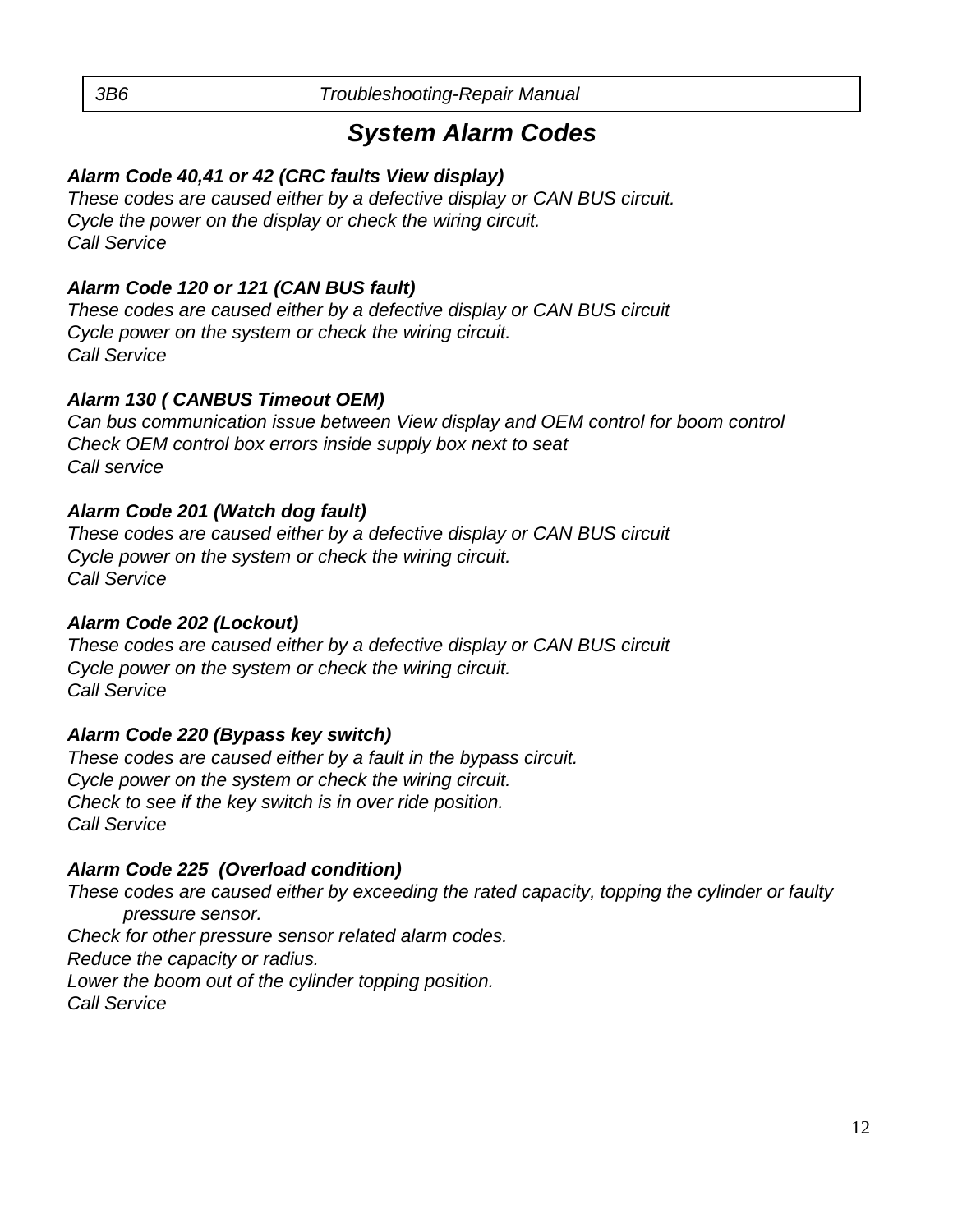### *System Fault Conditions*

#### *Engine faults Icons;Outputs from the Cummins ECM module to enable these functions.*

*Functions from the Cummins ECM are Oil pressure, Water temperature, RPM and F. Code.* 

- *1. Check wiring harness from Display under the dash panel to J1939/ECM. See wiring diagram.*
- *2. Call Service*



*NOTE:*

*Oil temperature is not used on all current models Fuel gauge is not used on all current models*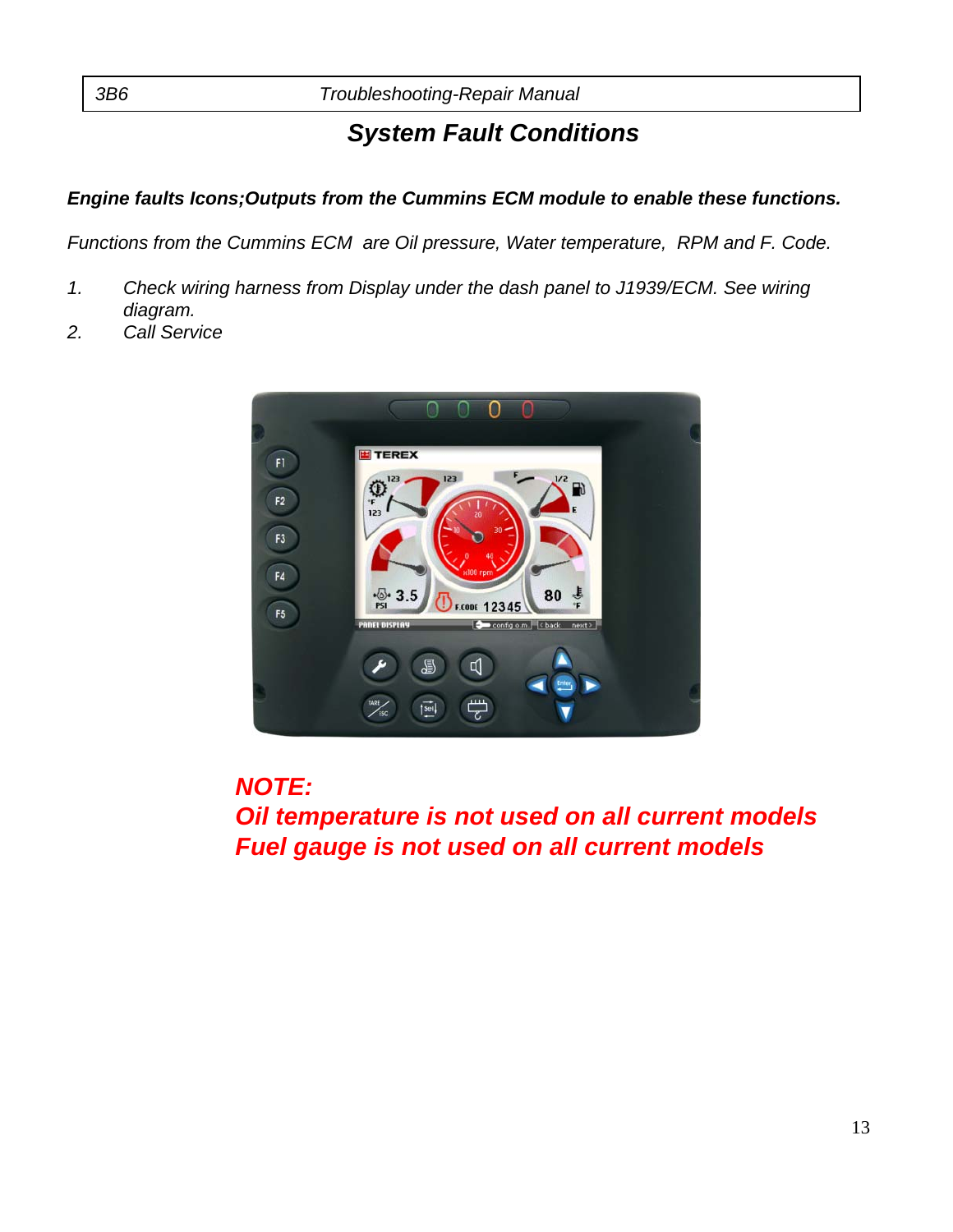### *System Fault Conditions*

#### *A-2-B alarm ( A-2-B Switch) The display hook block icon is red on the display*

*This code is caused by an open circuit in the A-2-B switch.*

*Actions to take; Fully retract the boom and lower the angle to zero degrees.* 

- *1. Check if the machine is in a A-2-B condition, lower hook block.*
- *2. Check if the cable or connectors are damaged between the switch to the display in the cab.*
- *3. Remove the four screws in the switch cover and check the micro-switch for continuity. or +12vdc supply voltage.*
- *4. Check for moisture, dry and seal connector.*
- *5. Replace the switch or cable.*
- *6. Call for service if code is still present.*



*Fig 9* 



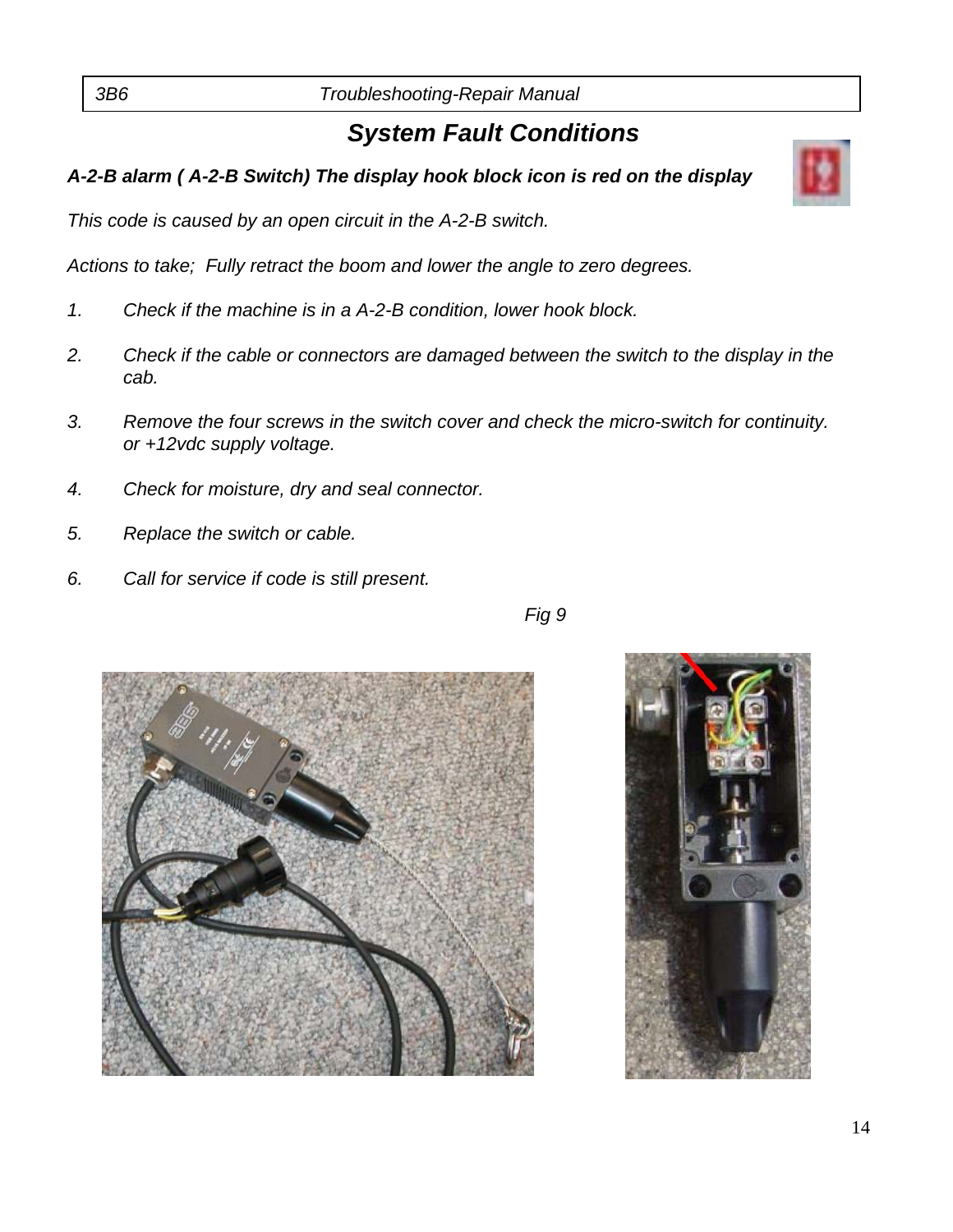*Remove the four mounting bolts and remove the reel from the boom. Remove the cable reel cover by removing the four screws on the cover with a m3 Allen wrench (Fig 12). Then remove the cover (Fig 13).*

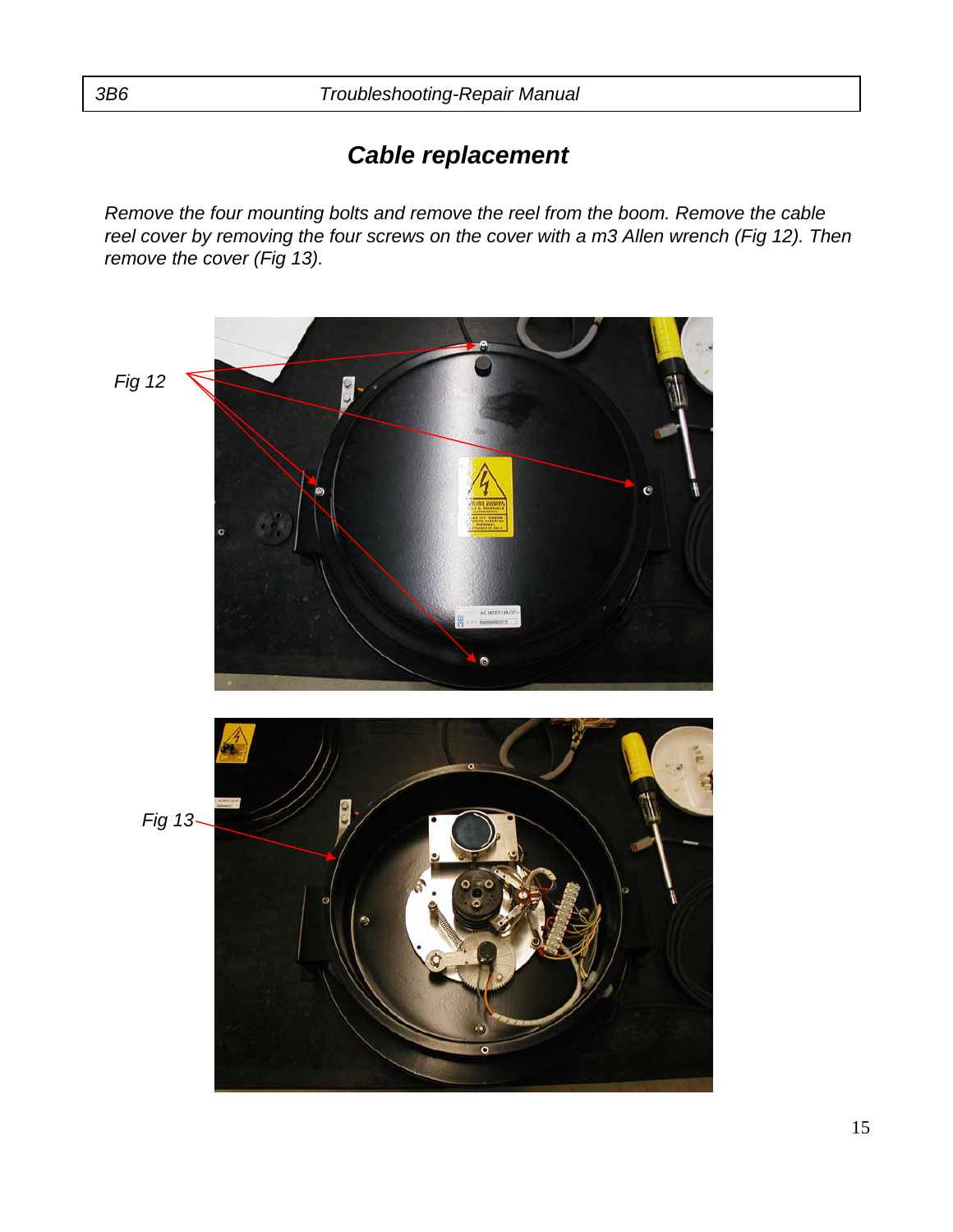#### *Remove all tension from the cable reel to avoid injury or damage to the spring package of the cable reel.*

*First step to replace the three conductor cable is to remove the black connector from the end of the cable to reuse it later (Fig 14). Then we will need to remove the cable reel from the boom of The machine in order to replace the cable. Remove the four bolts from the bracket and set the reel on a surface that will not damage it (Fig 15).*



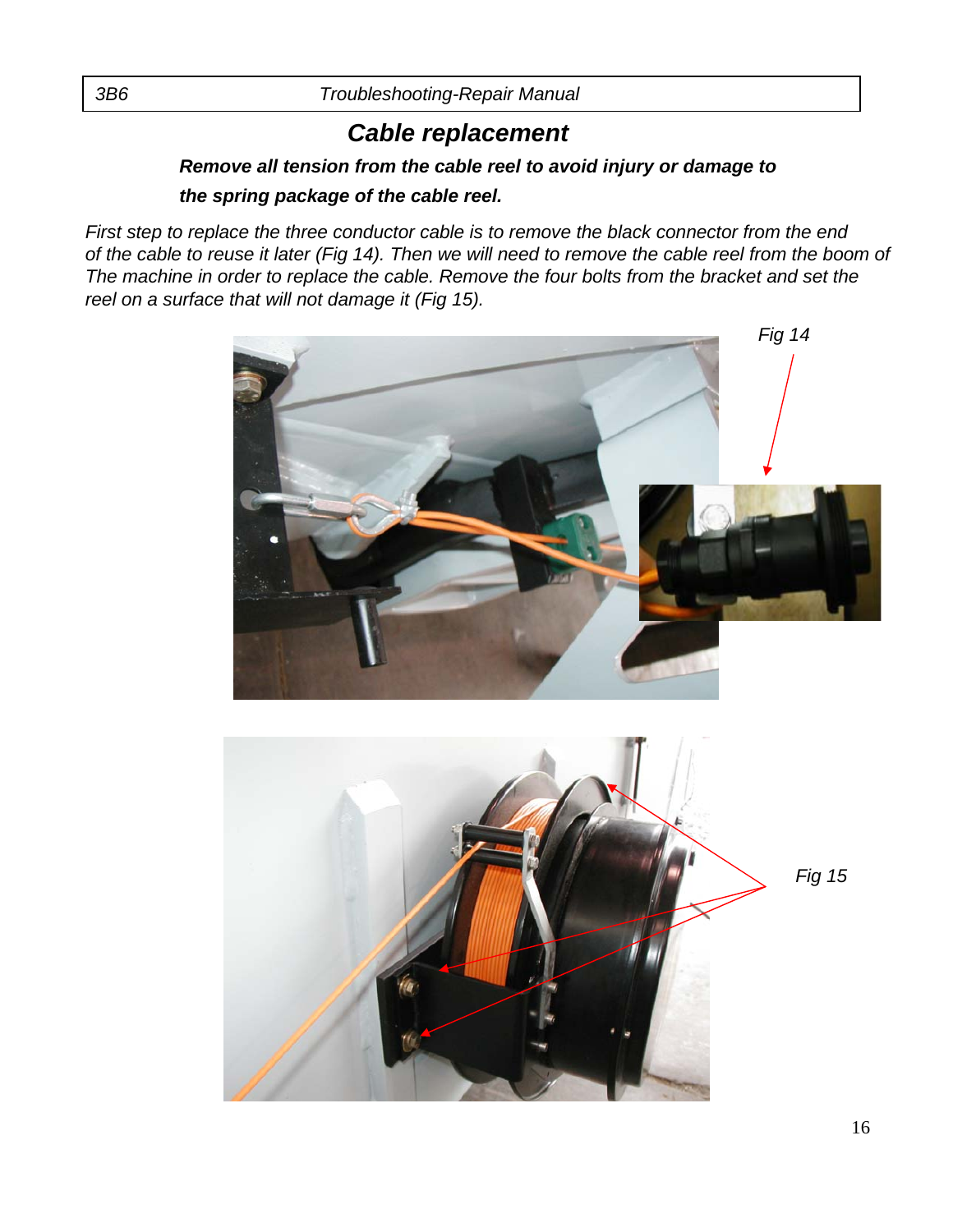*Remove all the cable from the cable reel drum and push up the cable protective loom and cut it off at the back side of the cable reel (Fig 16). Lay the cable reel on its mounting bracket to access the front area (Fig 17).*



*Fig 16*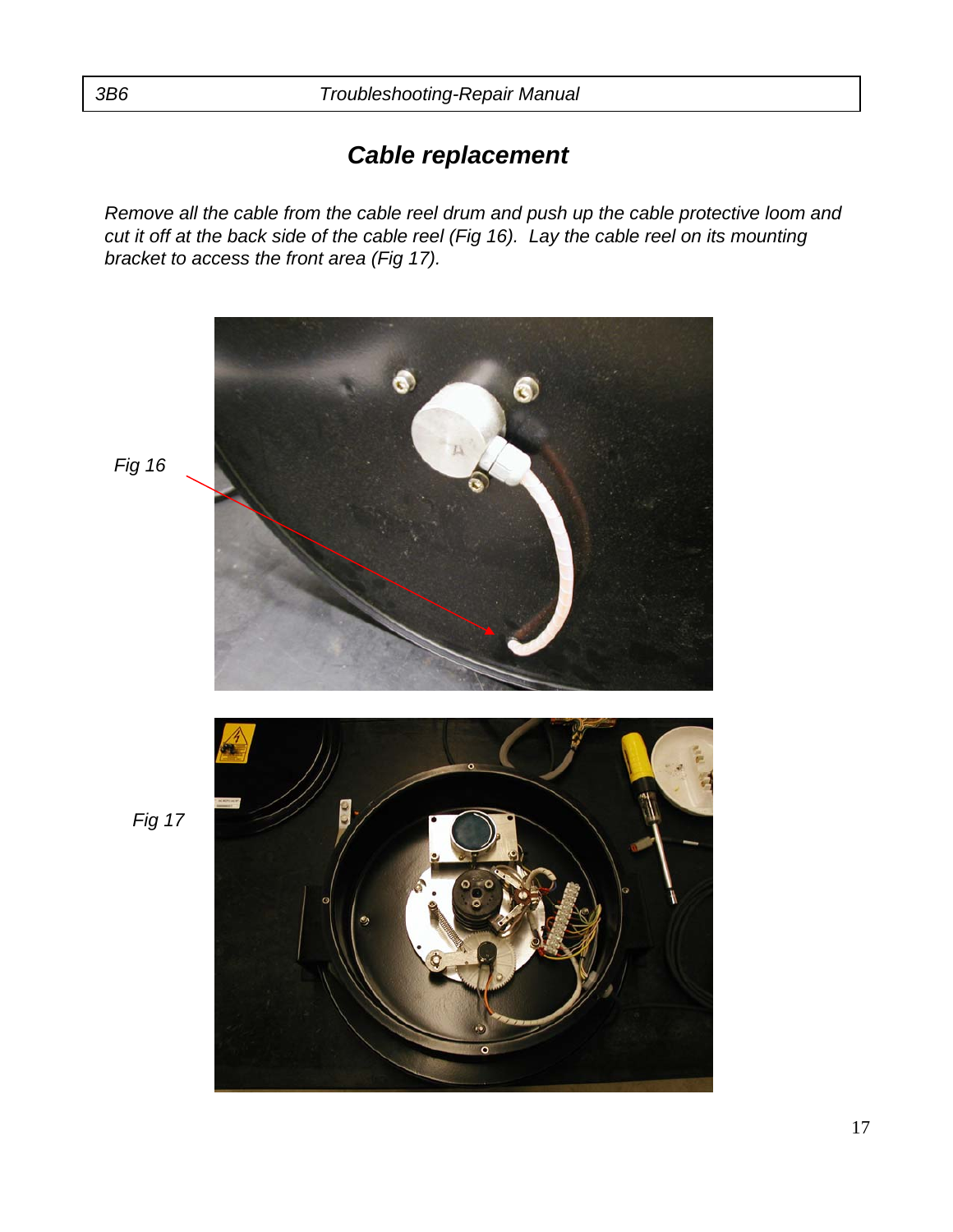*Remove three self locking nuts using a 10mm wrench (Fig 18). Carefully remove the plastic slip ring cover cap (Fig 19). You may require using a flat tip screwdriver to pry it . Insert the tip of the screwdriver just enough to catch the side of the cap. DO NOT INSERT IT TO DEEP OR YOU CAN DAMAGE THE SLIPRING!*



*Fig 19* 

*Using the screwdriver tip to carefully pry up the cap to access the wiring. Use the hardware as a lever for the screwdriver.*



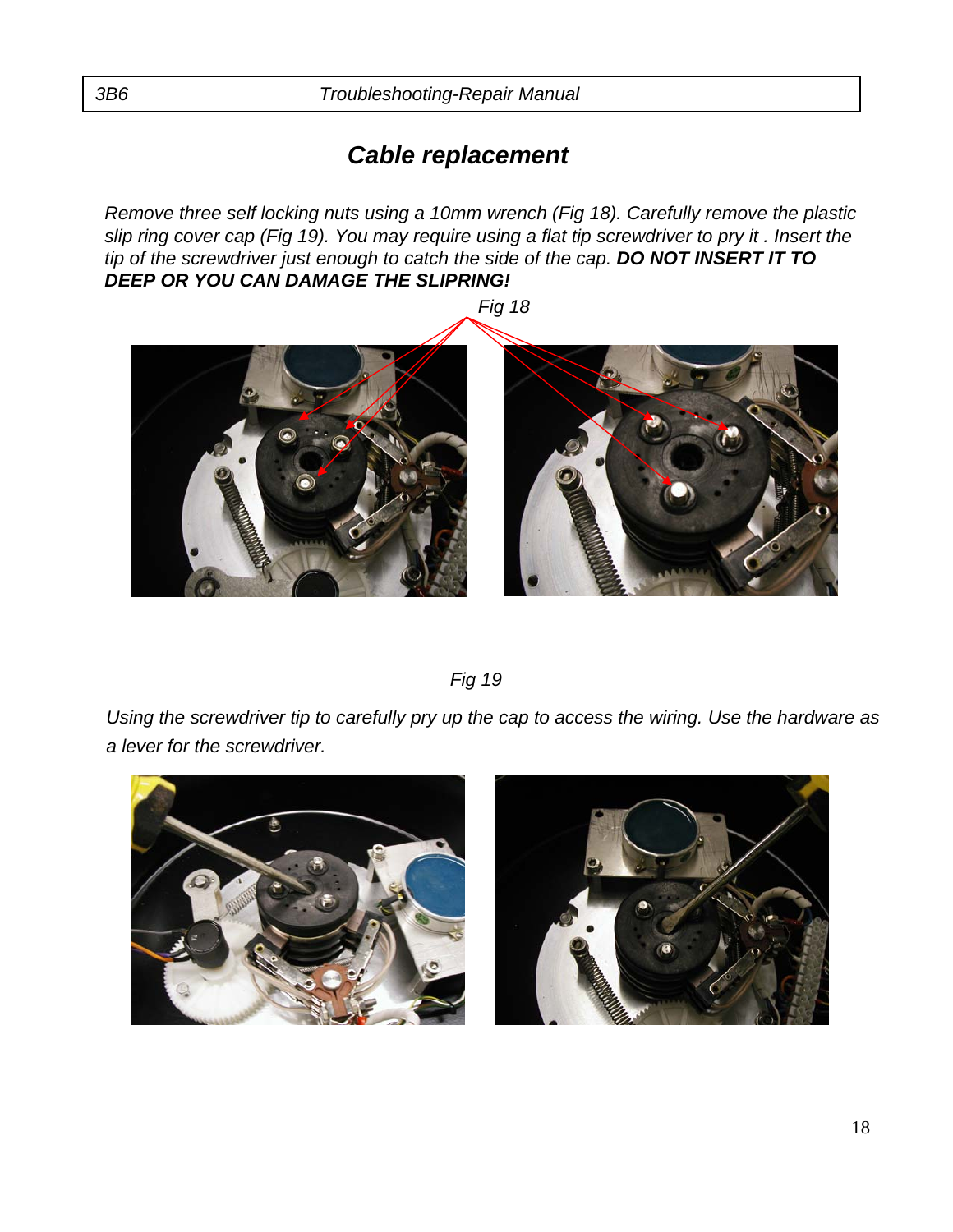*Now that the cap is remove we can remove the existing cable. Remove the four Phillips head screws, noting the color code and location on the slip ring. Cut the ring terminals off. (Fig 20).*

*Fig 20* 



*Wiring code Collector*

*Bottom = White Middle = Red Top = Blue Shield = base*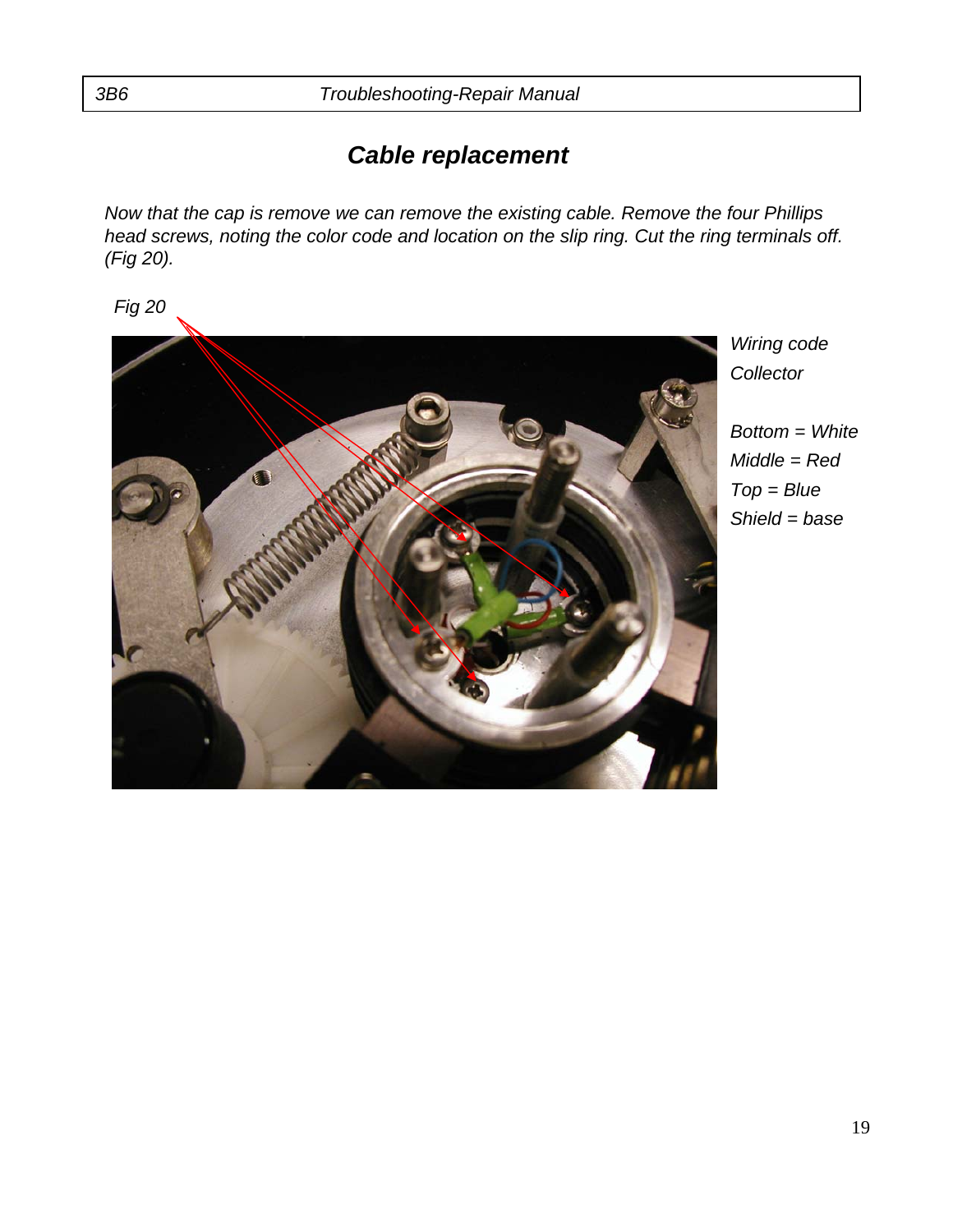*Set the cable reel on its side, loosen the pg strain relief connector and remove the cable (Fig 21).*



*Strip back one end of the replacement cable the same length as the old cable or approximately 12 inches and feed it through the cable reel drum access hole from the inside of the drum area and then into the base connector and up into the slip ring collector Fig 22).*

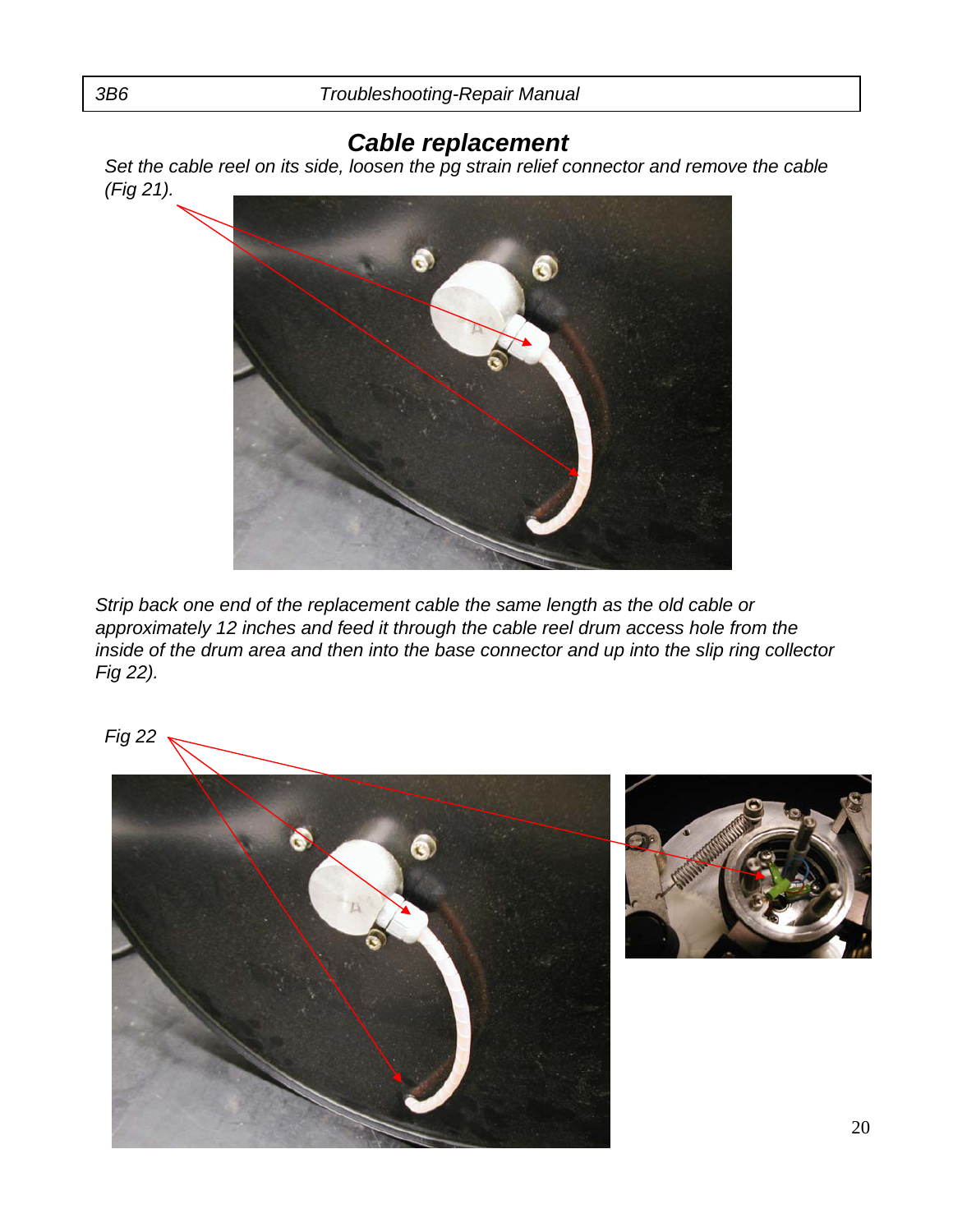*The cable inserted into the pg strain relief must have the outer jacket on in order for the strain relief to work. Tighten the pg connector strain relief nut. Cut off any access wire inside the slip ring and install the ring terminal and connect the wire to the proper terminal of the slip ring collector. See page 27 for wiring.*

*Tighten the phillips screws and replace the cap and self locking nuts.*

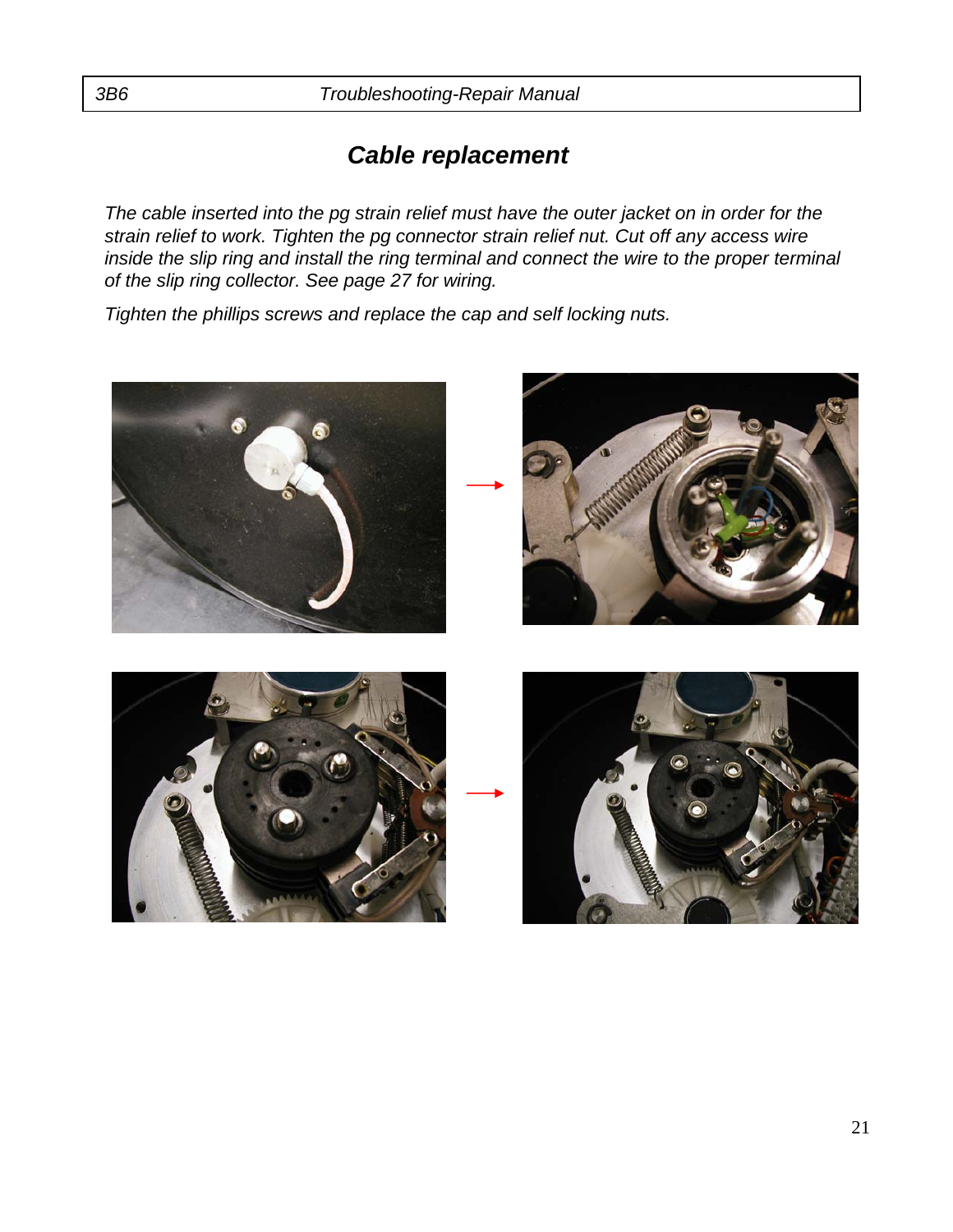*Install the replacement cable back onto the drum and install it back on the boom. Feed the cable through the guides to the boom tip and connect the strain relief and the black connector. The tension on the reel will be automatic when you pull out the cable. If not tension the reel 3 to 5 wraps and then route it to the boom tip.*



*See page 27 for wiring* 



*The length will require adjustment see page 23 & 24 for angle or length adjustment.*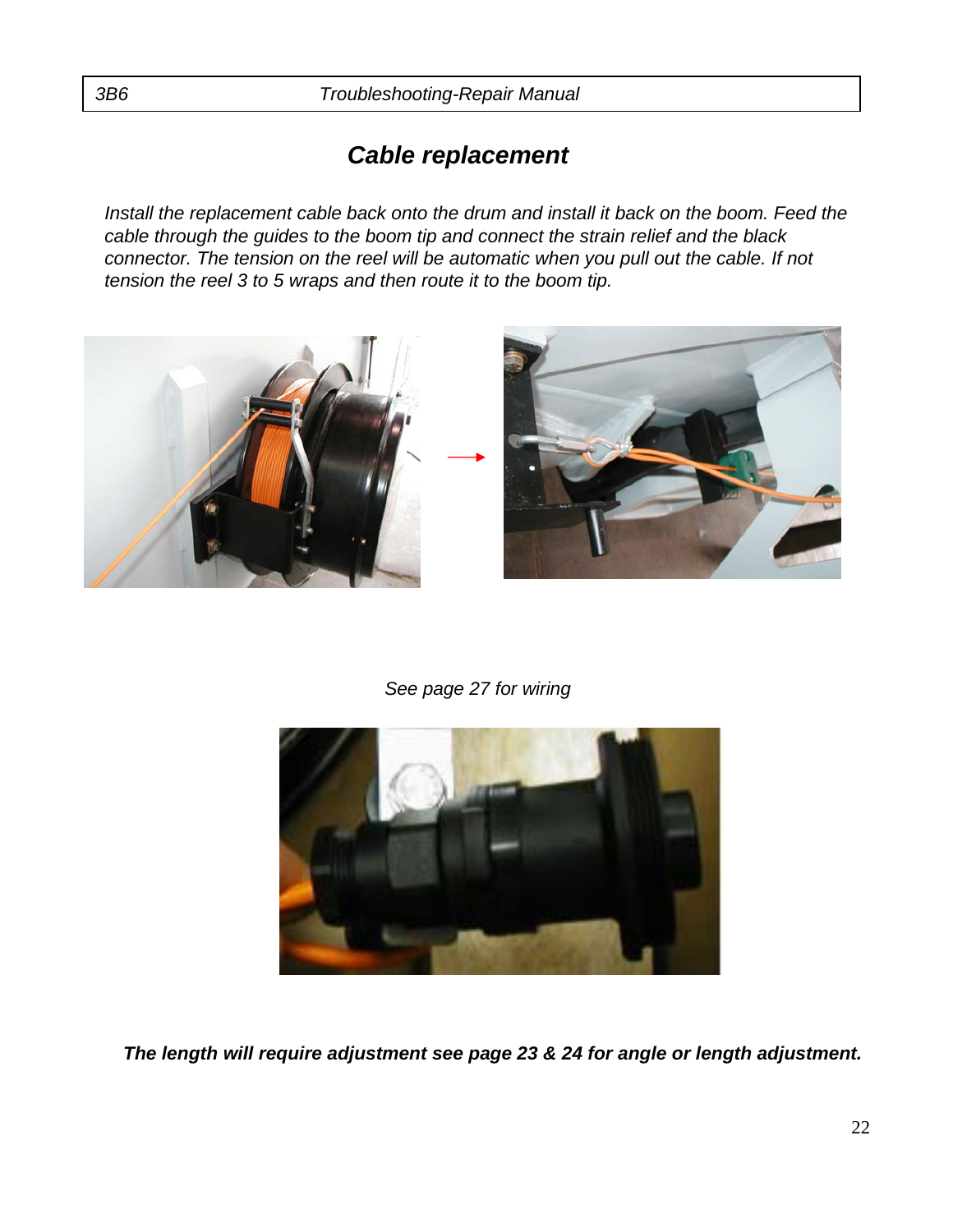### *Angle adjustment*

*Fully retract the boom and lower the angle to zero degrees using a angle finder to determine zero degrees.Remove the cover of the cable reel and check the +12.00vdc (Typically the voltage is about 11.9- 13.5vdc) supply voltage (Brown wire) and the ground wire (white wire). The output of the angle when at zero degrees should be approximately 2.50vdc.( wire), (tolerance 2.46 to 2.54vdc is OK). Check the angle indication on the display (18) for accuracy at zero degrees.* 

*If it is not correct loosen the three mounting screws with a flat tip screwdriver and adjust the pot until the angle indicates zero degrees on the display. Tighten the screws and check it at other angles for accuracy.*



*Angle sensor (ASA)*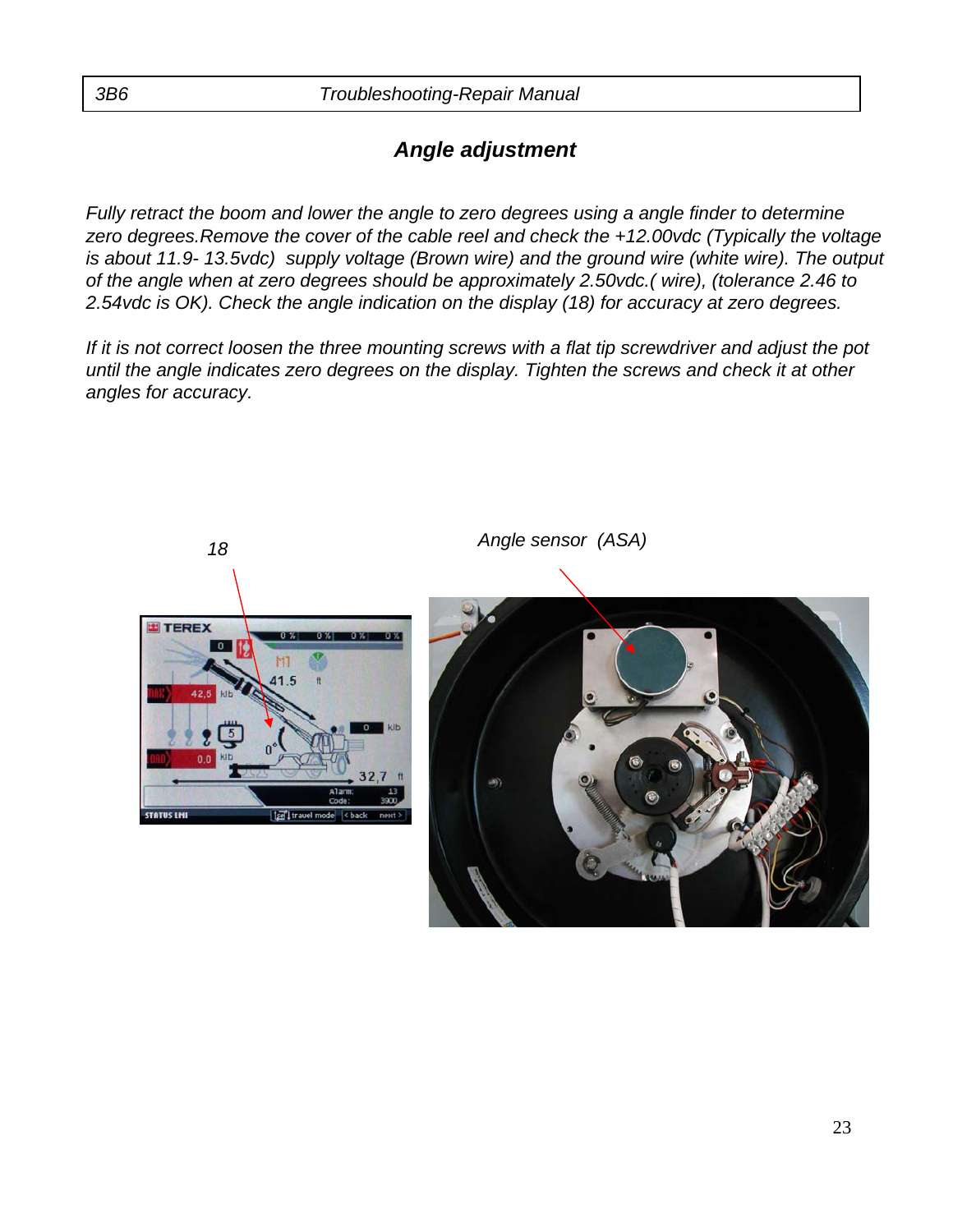### *Length adjustment*

*Check the voltage output of the length pot is approximately .250vdc ( wire), (tolerance of .246 to .254)with fully retracted boom, if not adjust the length gear assembly until it is. Check the length indication on the display (19). If it is correct , extend the boom and check the fully extended length. The Brown wire (+12vdc supply voltage) and White wire (Ground) used for the angle is the same supply voltage and ground for the length.*

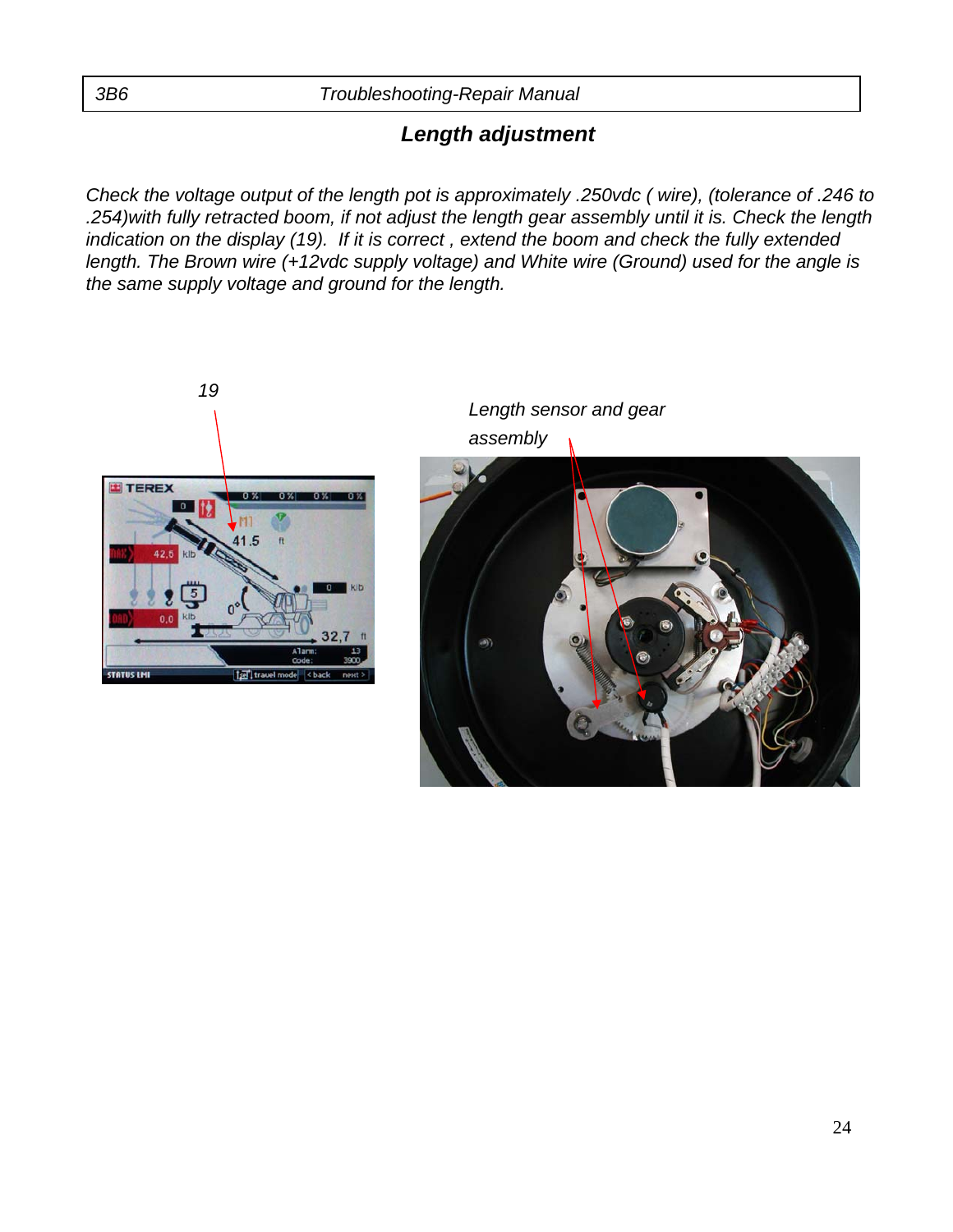### *A-2-B wiring*

*The circuit is supplied at 10-30 vdc.*

| A-2-B wire terminal             | Connector terminal       |                      |
|---------------------------------|--------------------------|----------------------|
| Yellow wire 22<br>White wire 21 | Ν                        | 4.7k resistor inline |
| Cable reel end.                 |                          |                      |
| Cable reel wires                | Connector wire terminals |                      |
| Red wire<br>White wire          | Ν                        |                      |

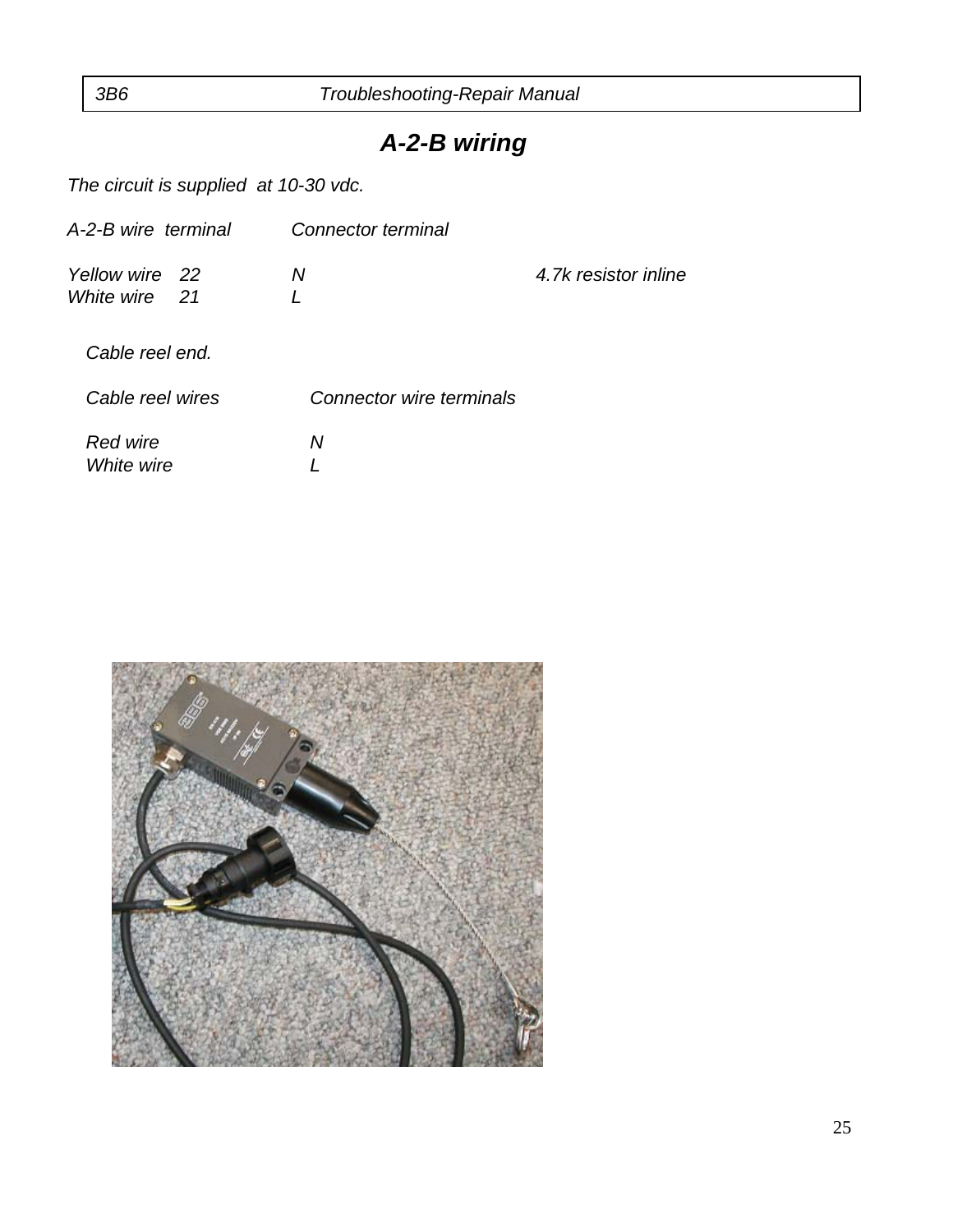### *Pressure sensors*

*Troubleshooting the pressure sensors is used in the auto diagnostics in the operators manual.*

*Threads on pressure sensors are ¼"BSPP*





- *PIN 3 Wires*
- *1 +15vdc*
- *2 output signal 0,5 .. 5,5 V*
- *3 GND*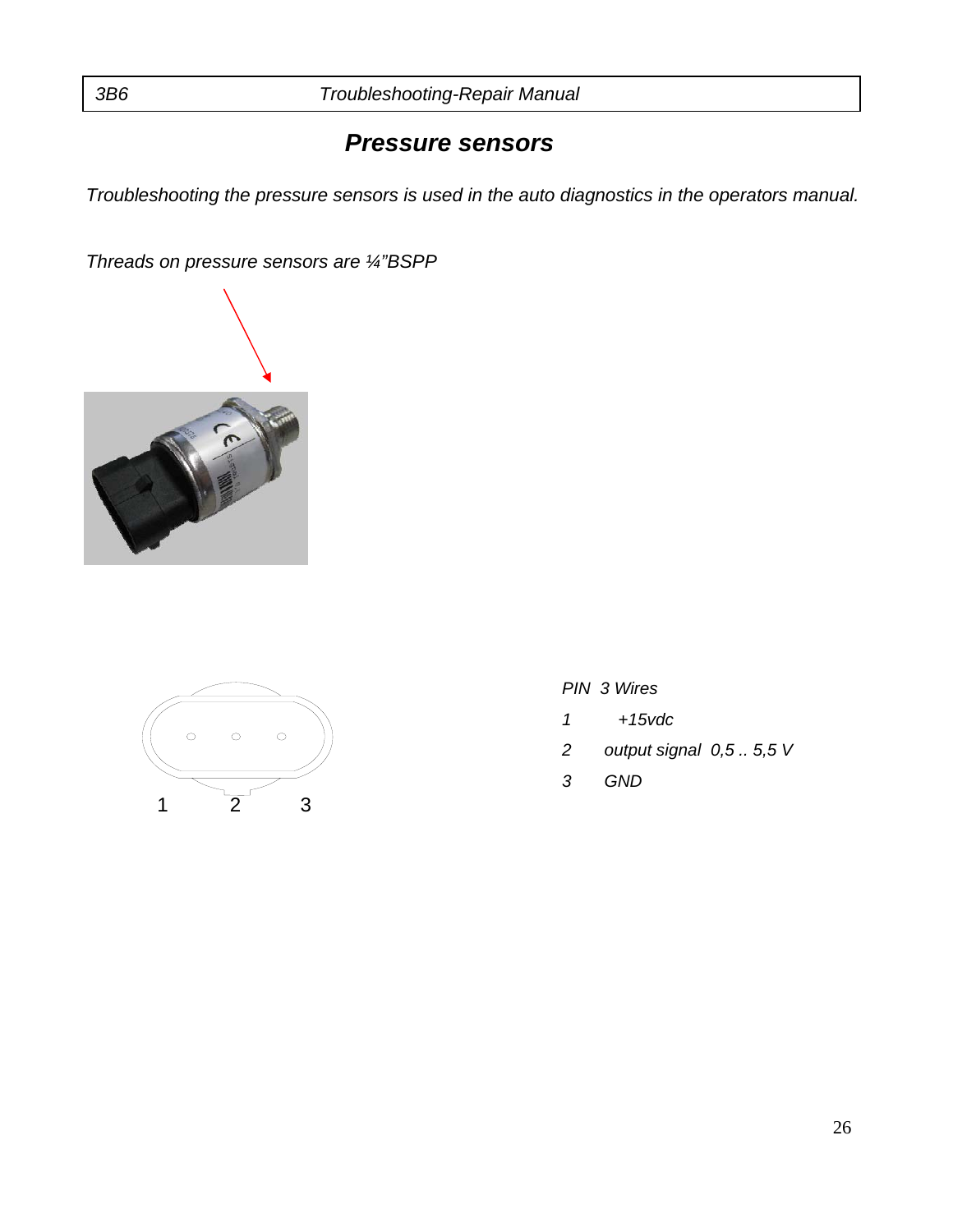### *OEM Boom Control Modes Auto, 1 and 2*

*The Proximity 1 and 2 run from the boom to the ACMCP cable and supplied power and ground from the View system internal of the cable reel. The two inputs are also ran and terminated within the cable reel then signals transferred via the cable to the View display. An 8 pin connector is located under the boom around the center swivel of the crane.*

*The OEM unit values have been set to operate with the 3B6 system in the auto mode at*

- *Mode 1 7520 count to enable*
- *Mode 2 2390 count to enable*

*These count values are viewable on the OEM control box inside the cab of the crane. This software has been changed to function properly with a 3B6 system and will not function properly using a OEM box with software for a Greer system. The boom will not transition in the*  auto mode properly and a fault light will appear on the machine dash and an ERR error will *appear on the View display.*

*Proximity switch inputs can be viewed in the Auto diagnostics D inputs area. An asterisk under the input represents it is active or high.*

*0 is proximity 1 1 is proximity 2*